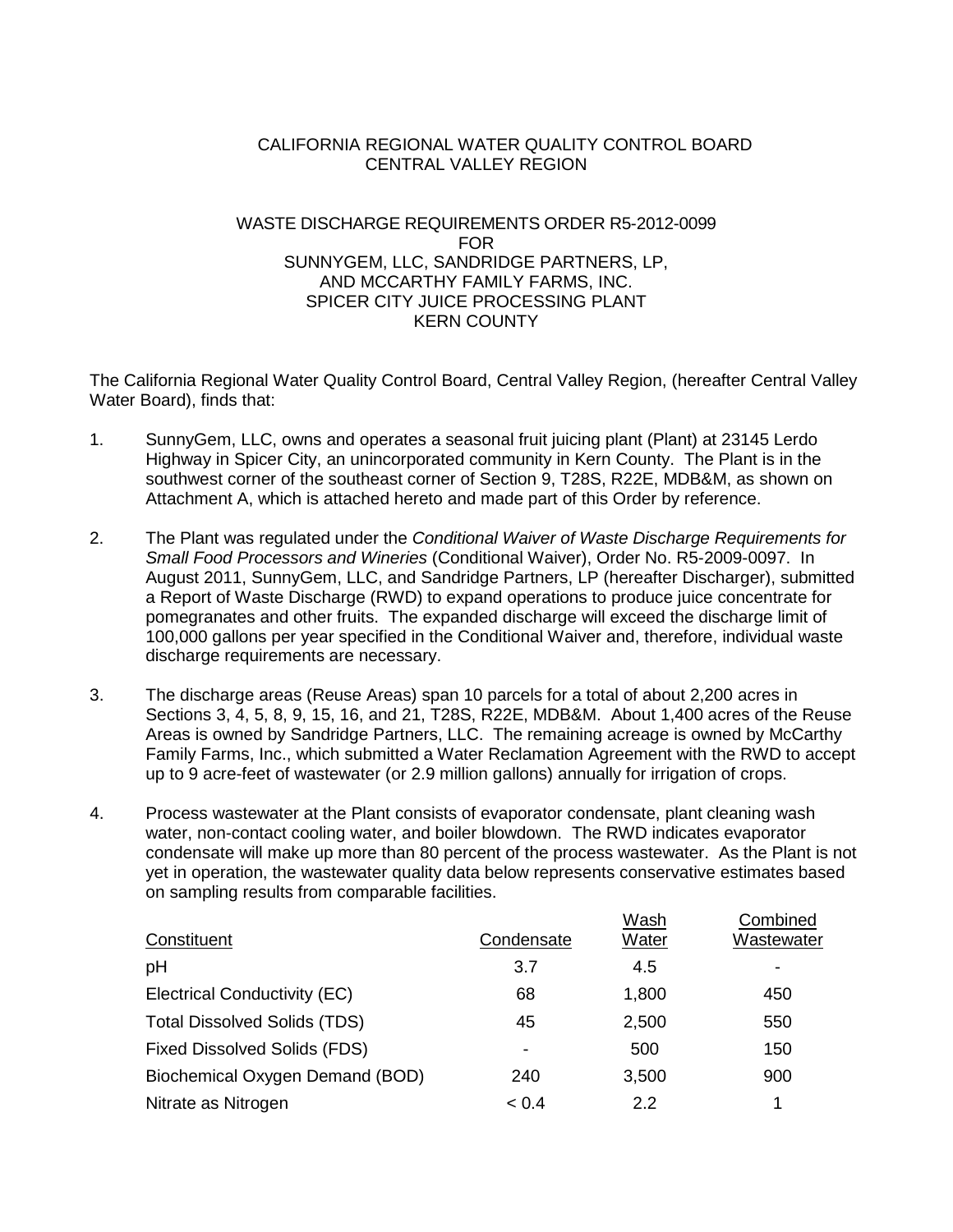| Constituent                    | Condensate | Wash<br><b>Water</b> | Combined<br>Wastewater |
|--------------------------------|------------|----------------------|------------------------|
| <b>Total Kjeldahl Nitrogen</b> | < 1        | 52                   | 10.4                   |
| Chloride                       | $\lt 2$    | 330                  | 70                     |
| <b>Sulfate</b>                 | 0.7        | 95                   | 20                     |
| Calcium                        | < 0.5      | 76                   | 15                     |
| Magnesium                      | < 0.5      | 17                   | 5                      |
| Potassium                      | < 0.5      | 270                  | 55                     |
| Sodium                         | 7          | 230                  | 60                     |

- 5. According to the RWD, the average daily flow will be about 38,500 gallons per day (gpd) and the maximum annual flow at full capacity would be about 6.7 million gallons (based on future projections for year-round operation). The RWD proposes a maximum daily discharge of 500,000 gallons to the Reuse Areas based on a 3.5 week accumulation of wastewater to accommodate reduced winter irrigation requirements. The Discharger proposes to extend Plant operation from the current October-November season to as many as 46 weeks per year.
- 6. Wastewater generated at the Plant will pass through parabolic screens to remove solids and then discharge to two unlined settling/storage ponds. The ponds will have a combined storage capacity of approximately 3.8 million gallons with two feet of freeboard. Solids, including skins, pulp, and other organic waste, will be collected and transported off-site for use as cattle feed.
- 7. The blended water will be applied to the fields via drip, sprinkler, or flood irrigation depending on the type of crops being grown. Crops grown in the Reuse Areas include grains and alfalfa as well as pistachio and pomegranate trees. According to the RWD, the majority of the field crops will be replaced with pistachio and pomegranate trees. According to the water balance provided in the RWD, the process wastewater will supply less than 10 percent of crop requirements.
- 8. Source water for the Plant is provided by an on-site supply well. Sample results indicate well water has the following characteristics:

| Units      | Result |
|------------|--------|
| std. units | 7.6    |
| umhos/cm   | 1,440  |
| mg/L       | 940    |
| mg/L       | < 0.5  |
| mg/L       | 380    |
| mg/L       | 94     |
|            |        |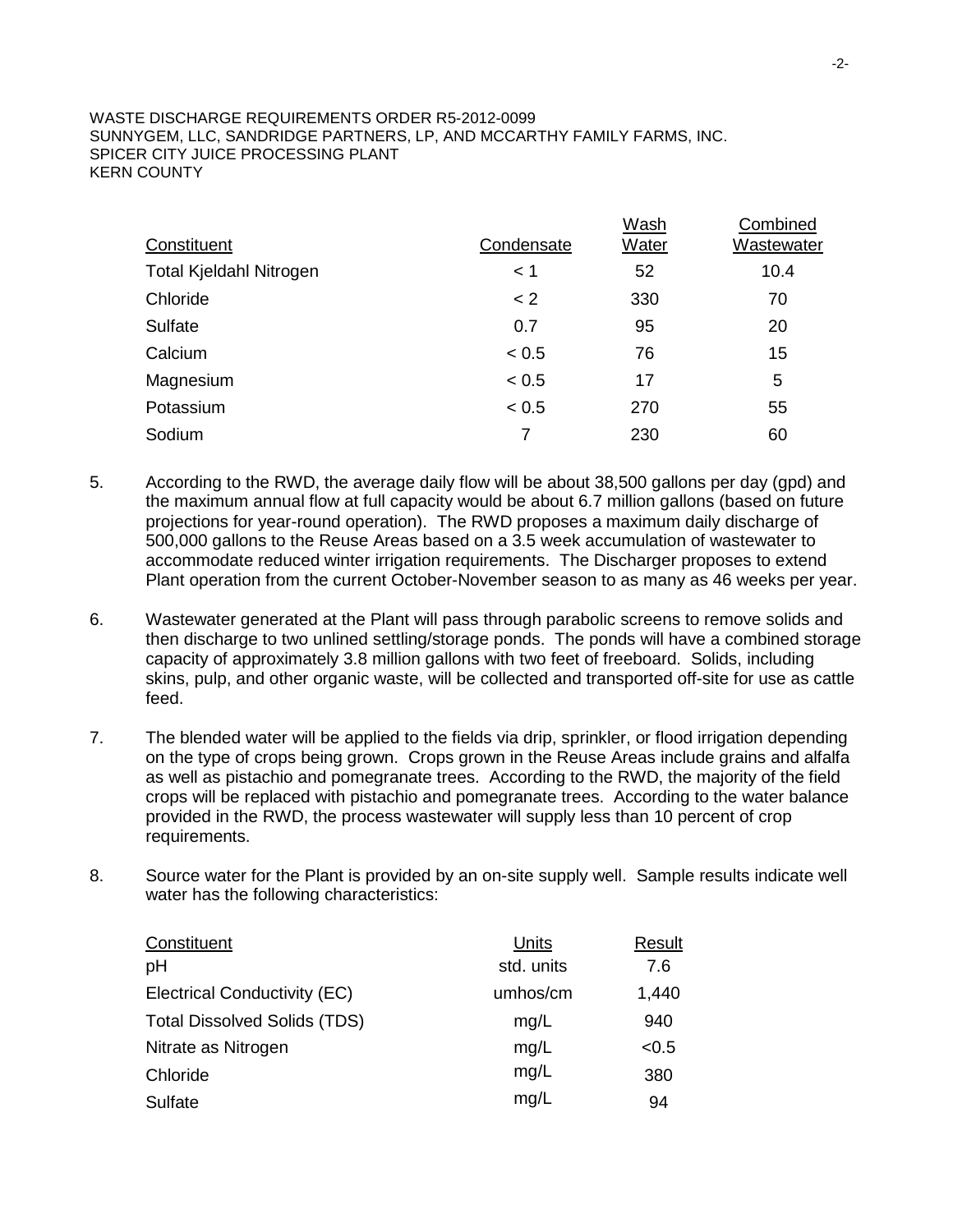| Constituent | <b>Units</b> | Result |
|-------------|--------------|--------|
| Calcium     | mg/L         | 76     |
| Magnesium   | mg/L         | 11     |
| Potassium   | mg/L         | 3      |
| Sodium      | mg/L         | 220    |

9. Domestic wastewater from the Plant is discharged separately to an onsite septic tank and leachfield system, regulated by the Environmental Health Division of the Kern County Public Health Services Department.

### **Site-Specific Conditions**

- 10. The Plant and Reuse Areas are in an arid climate characterized by hot dry summers and mild winters. The rainy season generally extends from November through April. Occasional rains occur during the spring and fall months, but summer months are dry. Based on publications from the Department of Water Resources and the Western Regional Climate Center, the 100 year-return-period wet year rainfall is about 12 inches, and average annual rainfall is 5.6 inches. The evaporation (Class 'A' pan) is about 110 inches. The California Irrigation Management Information System (CIMIS) database reports an annual average potential evapotranspiration (ETo) of 57.1 inches for nearby Lost Hills.
- 11. United States Department of Agriculture Natural Resources Conservation Service (NRCS) soil survey maps characterize approximately the top six feet of soil. Reuse Area soils are primarily Lokern clay, with some Buttonwillow clay in the Reuse Areas near Delfino Road at the north end and Vlansik Road at the south end. The soils have a saturated hydraulic conductivity between 0.06 and 0.20 inches per hour. Lokern clay is moderately well drained and Buttonwillow clay is somewhat poorly drained. Both soils are nonsaline to very slightly saline, moderately alkaline (pH around 8.0), and have an irrigated land capability classification of II-s.
- 12. The Plant and Reuse Areas are surrounded on all sides by farmland and associated irrigation and drainage canals. According to a 2010 Kern County Department of Agriculture and Measurement Standards crop survey, crops grown within about two miles of the Plant include pistachio, pomegranate, wheat for fodder, alfalfa, sudangrass, cotton, and olives.
- 13. Federal Emergency Management Agency (FEMA) map numbers 06029C1225E and 06029C1725E for Kern County (effective 28 September 2008) show an approximately 40-acre portion of the Reuse Areas along the West Side Canal is in an area subject to flooding by a 100-year flood (the 1% annual chance flood).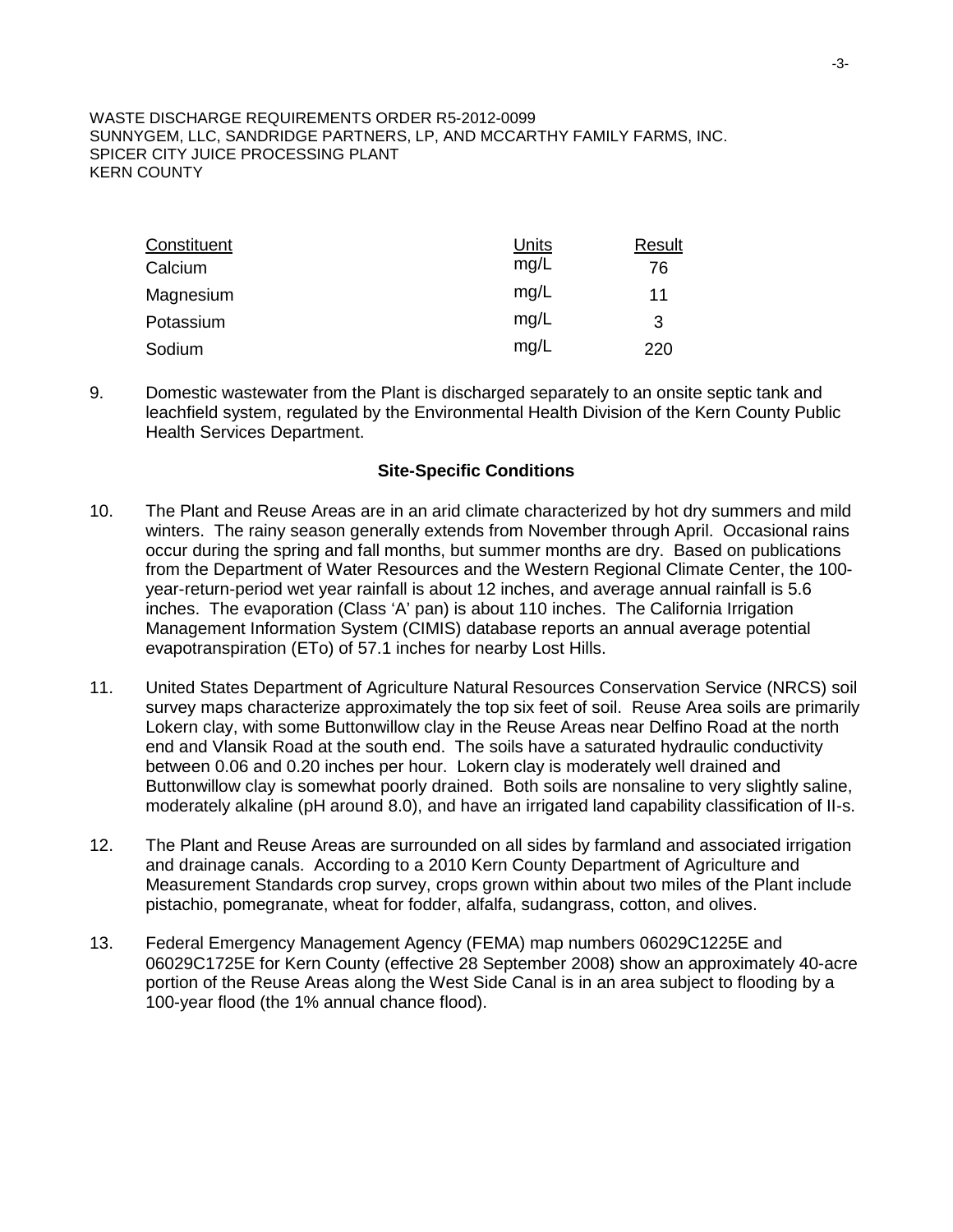### **Groundwater Considerations**

- 14. According to Department of Water Resources Groundwater Elevation Maps (1999 to 2001), unconfined groundwater below areas of perched groundwater generally occurs at depths ranging from 25 to 50 feet below ground surface (bgs) and flows to the northeast. Groundwater quality in this unconfined zone has an EC of 1,000 to 3,000 umhos/cm and a TDS of 1,000 to 1,500 mg/L (Kern County Health Department, *Groundwater Pollutant Study*, 1980).
- 15. Groundwater maps developed by Kern County Water Agency show that the site is within an area of shallow, perched groundwater. Depth to first-encountered groundwater within this perched zone ranges from 5 to 15 feet bgs. According to Kern County Water Agency, groundwater within this shallow zone is of poor quality, with EC concentrations in the area ranging from 2,700 to 10,000 umhos/cm (samples collected in 2010 from several piezometers in the vicinity of the site).
- 16. Due to issues with perched groundwater, some of the Reuse Areas have tile drain systems installed. The locations and designs of the tile drains are not well documented. A drainage collection pump station fills by gravity and transfers drainage water to a pond used to mix with fresh irrigation water. Recent conversion of irrigation systems to low-flow sprinklers reportedly limits tile drainage flow to this system to the point that it is no longer used. However, the Discharger intends to maintain the pump station and pond.
- 17. Tile drainage water from drains underlying Reuse Areas may contain waste constituents from the discharge; however, the discharge is not expected to decrease the quality of tile drain effluent. The table below presents analytical results from a sample collected from the tile drainage collection sump (generally considered representative of perched groundwater quality).

| Constituent                         | Units      | Result |
|-------------------------------------|------------|--------|
| pH                                  | std. units | 7.3    |
| Electrical Conductivity (EC)        | umhos/cm   | 8,500  |
| <b>Total Dissolved Solids (TDS)</b> | mg/L       | 6,000  |
| Nitrate as Nitrogen                 | mg/L       | 9.7    |
| Chloride                            | mg/L       | 2,300  |
| Sulfate                             | mg/L       | 1,400  |
| Calcium                             | mg/L       | 620    |
| Magnesium                           | mg/L       | 91     |
| Potassium                           | mg/L       | 2.1    |
| Sodium                              | mg/L       | 1,400  |

18. The tile drain sample also contained elevated aluminum, arsenic, and iron (610 ug/L, 46 ug/L, and 440 ug/L, respectively). Aluminum and iron concentrations exceed secondary Maximum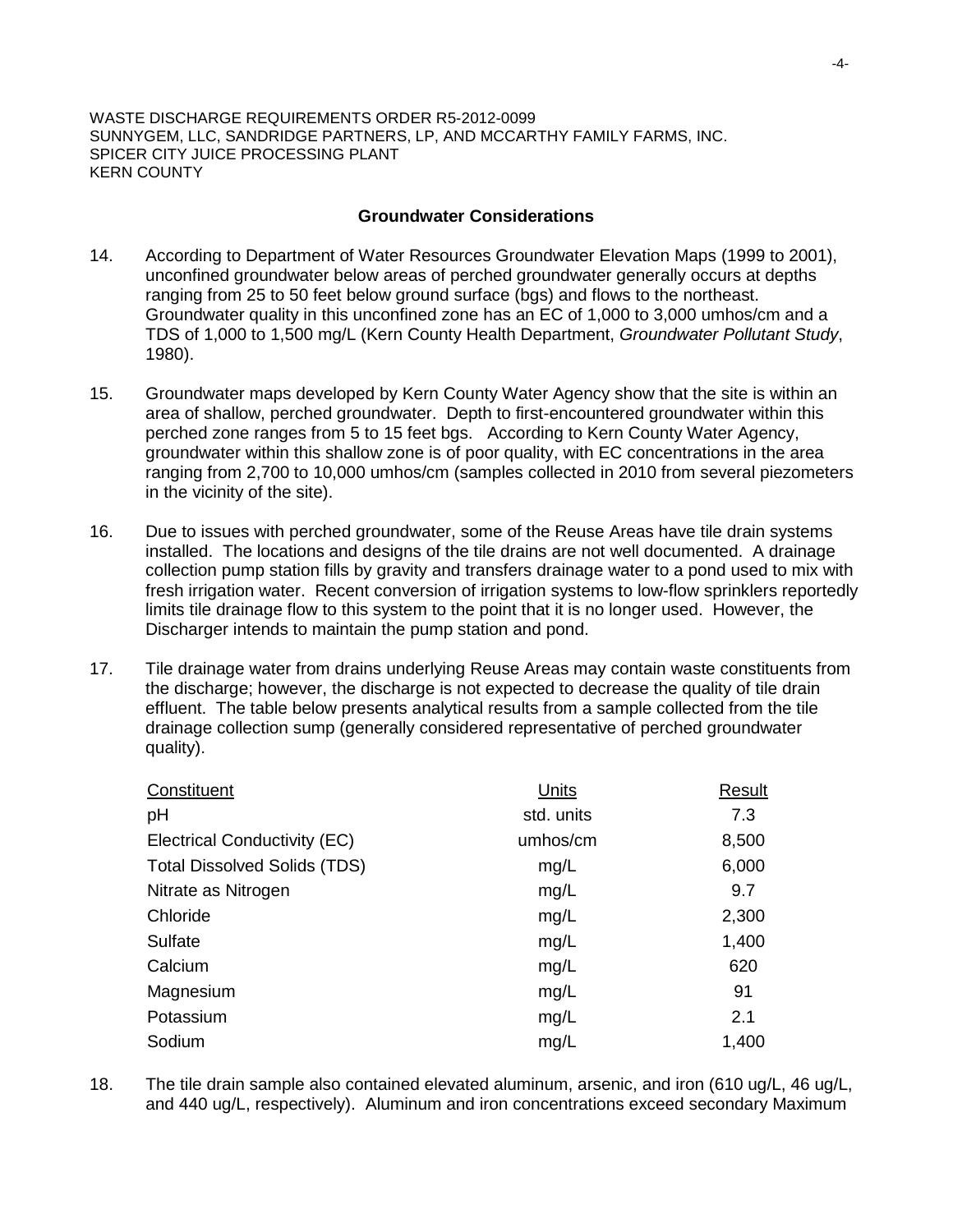Contaminant Levels (MCLs) of 200 ug/L and 300 ug/L. Arsenic exceeds the primary MCL of 10 ug/L. These results are indicative of shallow groundwater quality in the area.

### **Basin Plan, Beneficial Uses, and Water Quality Objectives**

- 19. The *Water Quality Control Plan for the Tulare Lake Basin, Second Edition, revised January 2004* (Basin Plan) designates beneficial uses, establishes narrative and numerical water quality objectives, contains implementation plans and policies for protecting all waters of the Basin, and incorporates, by reference, plans and policies of the State Water Board. In accordance with Water Code section 13263(a), these requirements implement the Basin Plan.
- 20. The Plant and Reuse Areas lie within Detailed Analysis Unit (DAU) 255, within the Kern County Basin Hydrologic Unit. The Basin Plan identifies the beneficial uses of groundwater in the DAU as municipal and domestic supply, agricultural supply, industrial service supply, and wildlife habitat.
- 21. The Plant and discharge are in the Semitropic Hydrologic Area (No. 558.70) of the South Valley Floor Hydrologic Unit, as depicted on interagency hydrologic maps prepared by the State Water Resources Control Board and the Department of Water Resources, revised in August 1986.
- 22. The Basin Plan establishes narrative water quality objectives for Chemical Constituents, Taste and Odors, and Toxicity. The Toxicity objective, in summary, requires that groundwater be maintained free of toxic substances in concentrations that produce detrimental physiological responses in human, plant, animal, or aquatic life associated with designated beneficial uses. Quantifying a narrative water quality objective requires a site-specific evaluation of those constituents that have the potential to impact water quality and beneficial uses.
- 23. The Basin Plan Chemical Constituents water quality objective requires, at a minimum, waters designated as domestic or municipal supply to meet the MCLs specified in Title 22 of CCR. The Basin Plan recognizes that the Central Valley Water Board may apply limits more stringent than MCLs to ensure that waters do not contain chemical constituents in concentrations that adversely affect beneficial uses.
- 24. The Basin Plan identifies the greatest long-term problem facing the entire Tulare Lake Basin as the increase in salinity in groundwater, which has accelerated due to the intensive use of soil and water resources by irrigated agriculture. The Basin Plan recognizes that degradation is unavoidable until there is a long-term solution to the salt imbalance. Until then, the Basin Plan establishes several salt management requirements, including:
	- a. The incremental increase in salts from use and treatment must be controlled to the extent possible. The maximum EC of the effluent discharged to land shall not exceed the EC of the source water plus 500 umhos/cm. When the source water is from more than one source, the EC shall be a weighted average of all sources.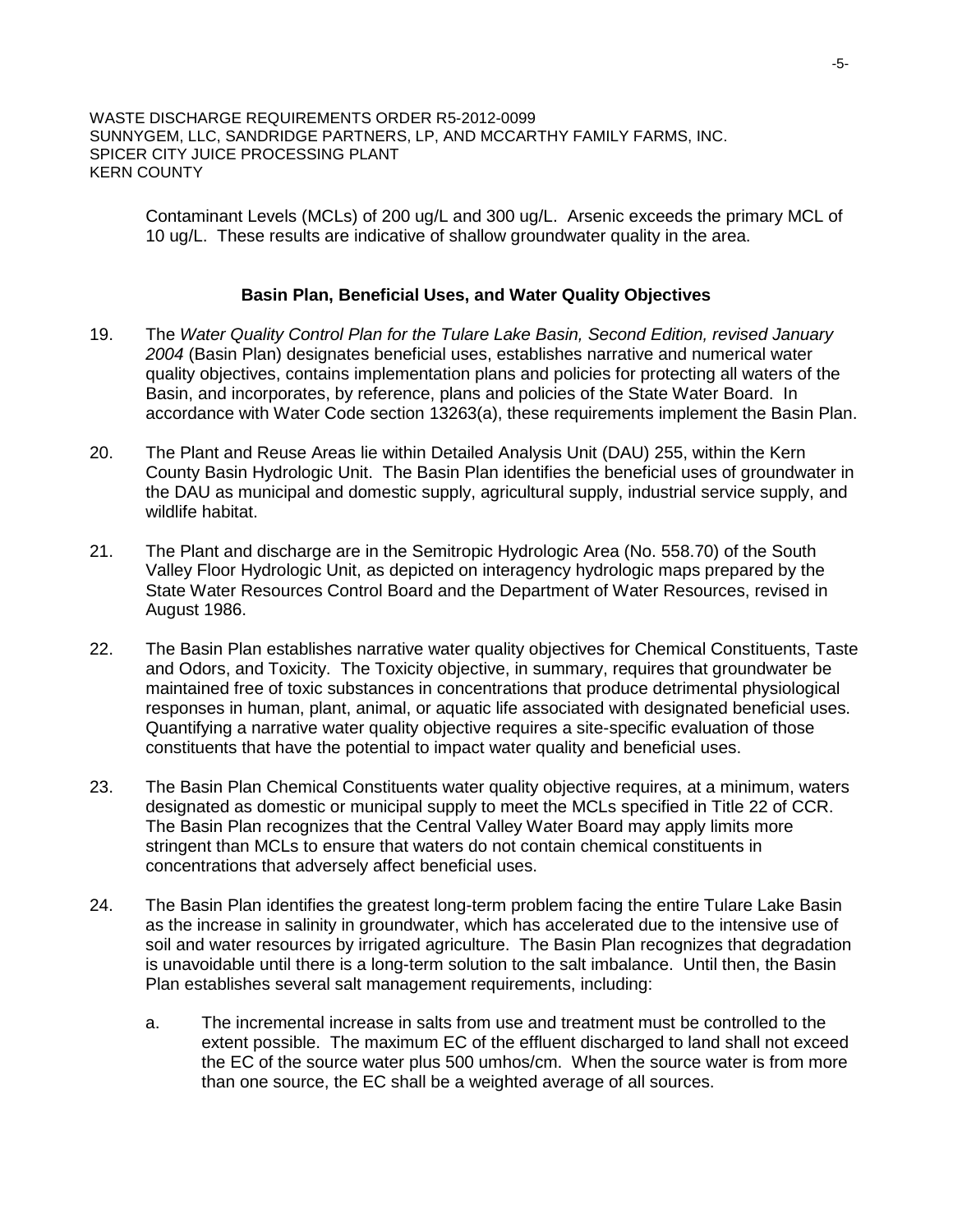- b. Discharges to areas that may recharge good quality groundwater shall not exceed an EC of 1,000 umhos/cm, a chloride content of 175 mg/L, or boron content of 1.0 mg/L.
- 25. Basin Plan encourages the reuse of wastewater and identifies crop irrigation as a reuse option where the opportunity exists to replace an existing or proposed use of fresh water with recycled water.
- 26. This Order prohibits discharge of wastewater and stormwater containing wastewater into surface water.

## **Antidegradation Analysis**

- 27. State Water Board Resolution No. 68-16, the *Policy with Respect to Maintaining High Quality Water of the State* (the "Antidegradation Policy"), prohibits the Board from permitting the degradation of groundwater unless it has been shown that:
	- a. The degradation does not result in water quality less than that prescribed in state and regional policies, including violation of one or more water quality objectives;
	- b. The degradation will not unreasonably affect present and anticipated future beneficial uses;
	- c. The Discharger employs Best Practicable Treatment or Control (BPTC) to minimize degradation; and
	- d. The degradation is consistent with the maximum benefit to the people of the state.
- 28. The discharge is not expected to cause groundwater degradation, since naturally-occurring groundwater quality is poor, and:
	- a. For organics, with an estimated 5-day biochemical oxygen demand (BOD) of 900 mg/L for the combined waste stream, the cycle average BOD loading rate at 0.5 mgd will be about 2 lb/acre/day. To prevent creation of nuisance conditions, the USEPA recommends application of no more than 100 lbs BOD/acre/day in publication No. 625/3-77-007, *Pollution Abatement in the Fruit and Vegetable Industry*. The RWD proposes to implement Best Management Practices (BMPs) including; sufficient resting periods between applications (approximately three weeks), ceasing discharge if the soils become saturated, and discing or raking between applications in order to minimize the potential for reducing conditions to develop. This Order requires the Discharger to implement Reuse Area monitoring to demonstrate adequate wastewater distribution to achieve the anticipated low BOD loading rates. With the low BOD loading rate and the implementation of the BMPs described, the discharge is not expected to cause groundwater degradation or nuisance conditions due to organic loading.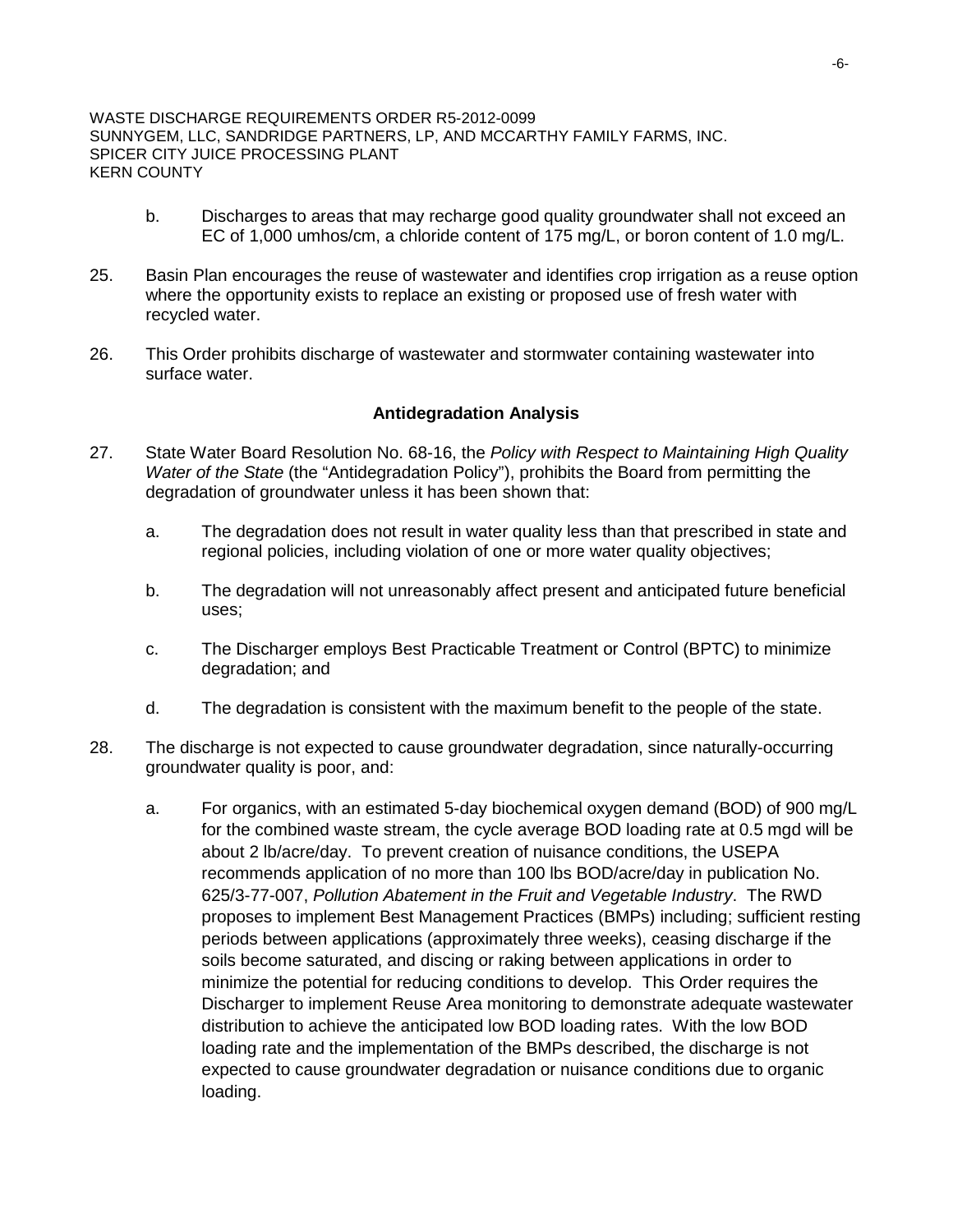- b. For nitrogen, historical groundwater data does not show nitrate issues in groundwater beneath the site (Kern County Water Agency maps, 1975/1979). A sample collected from an on-site tile drain in 2010 had a nitrate (as nitrogen) concentration of 9.7 mg/L. The Maximum Contaminant Level is 10 mg/L. The limited data for the effluent indicates that the average total nitrogen concentration of the combined discharge will be about 12 mg/L. Given the potential for nitrogen losses within the storage/settling ponds and an expected annual nitrogen loading to the Reuse Areas of less than 1 lb/acre-year, the nitrogen concentration of the discharge is not expected to cause degradation of groundwater for nitrates.
- c. For salinity, historical groundwater data shows that the pre-1980 EC of unconfined groundwater in the vicinity of the site ranged from 1,000 to 3,000 umhos/cm (Finding 14). Analytical results for recent samples of the shallow groundwater zone in the vicinity of the site show groundwater EC ranging from 2,700 to 10,000 umhos/cm (Finding 15). With an estimated EC of about 450 umhos/cm, the combined discharge of high quality condensate water and process wastewater will be of better quality than the underlying groundwater. Soils are classified as being low in salt (Finding 11). The discharge will not cause degradation of groundwater for salinity.

## **Treatment and Control Practices**

- 29. The Discharger will provide treatment and control of the discharge that incorporates:
	- a. Use of chemical products according to intended use described on labels;
	- b. Use of condensate generated from the juice processing to offset supply water for other processes, including makeup water for boilers, cooling towers, and the air conditioning system, and for equipment wash water.
	- c. Settling of suspended solids in the wastewater pond;
	- d. Solids management required by Solids Specifications E.1 through E.4 of this Order;
	- e. Recycling of wastewater for crop irrigation;
	- f. Implementation of the Salinity Control Plan required by Provision G.14 of this Order; and
	- g. Source water and discharge monitoring required by Monitoring and Reporting Program R5-2012-0099, a part of this Order.
- 30. The treatment and control measures described above in Finding 29 represent a level of water quality protection measures consistent with those employed by comparable food processing facilities in the Central Valley, and the Board finds that these treatment and control measures represent BPTC for the Plant.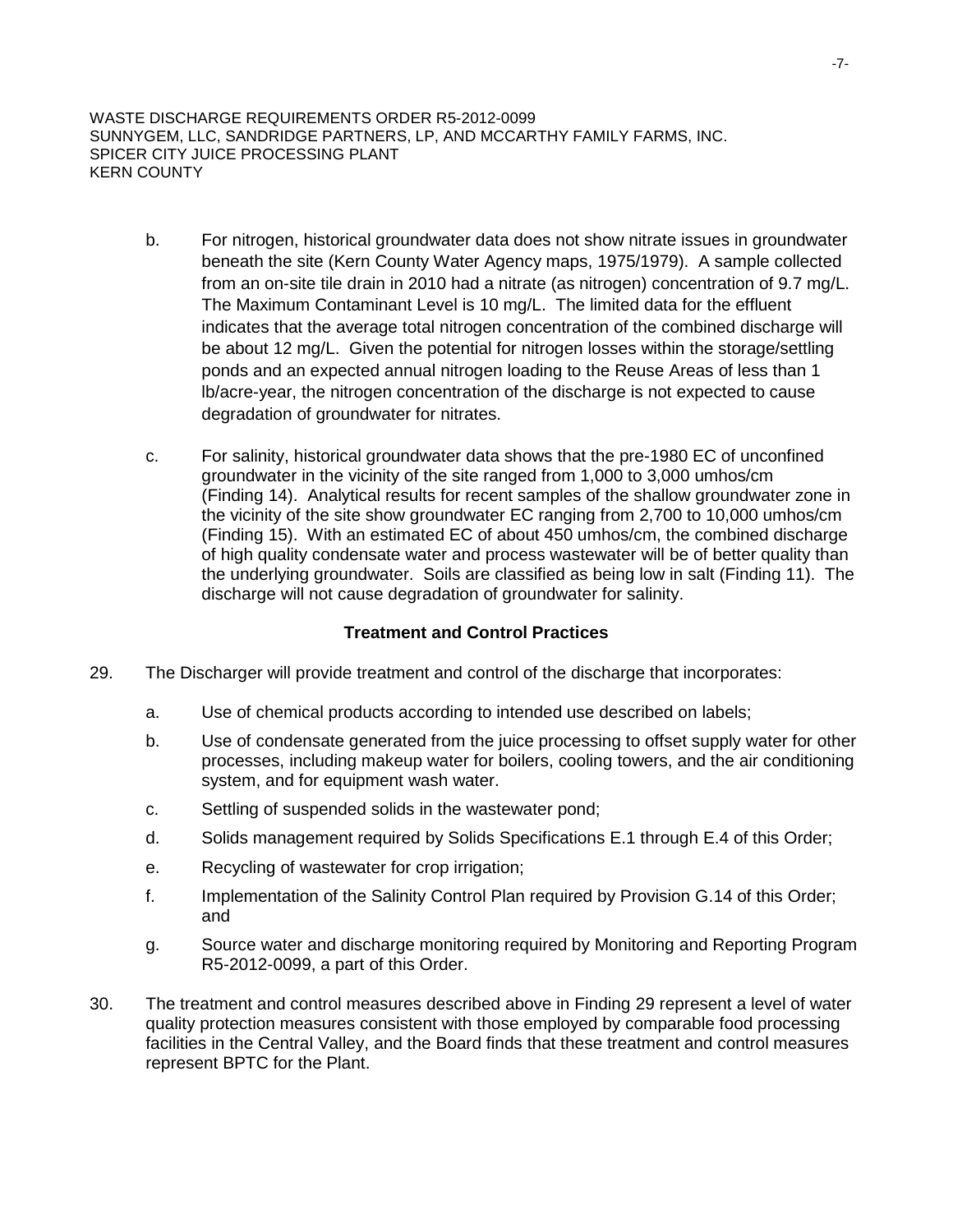### **Antidegradation Conclusions**

- 31. This Order establishes terms and conditions to ensure that the discharge does not unreasonably affect present and anticipated future beneficial uses of groundwater or result in groundwater quality worse than background or the water quality objectives set forth in the Basin Plan.
- 32. Economic prosperity of valley communities and associated industry is of maximum benefit to the people of the state, and, therefore, provides sufficient reason to allow limited groundwater degradation to occur. Projections based on available data do not anticipate groundwater degradation to result from the discharge. However, should it occur, this degradation will not result in a violation of the water quality standards contained in the Basin Plan.
- 33. These WDRs are consistent with the Antidegradation Policy since: (a) the Discharger has implemented BPTC to minimize degradation, (b) the limited degradation allowed by this Order will not unreasonably affect present and anticipated future beneficial uses of groundwater, or result in water quality less than water quality objectives, and (c) the limited degradation is of maximum benefit to people of the State.

## **CEQA**

- 34. The Plant lies in an area zoned exclusively for agriculture, which allows for fruit, vegetable, and plant product processing facilities. The Kern County zoning ordinance requires only a ministerial plot plan review for construction and operation of such processing facilities. Because no discretionary permit was required, County staff considered the project exempt from the California Environmental Quality Act (CEQA). The County did not perform an Initial Study pursuant to CEQA (Cal. Code Regs., tit. 14, § 15063.).
- 35. As part of the permitting process for a boiler at the Plant, the San Joaquin Valley Air Pollution Control District (Air District) indicated that it has discretionary approval power over the project via its Permits Rule (Rule 2010) and New Source Review Rule (Rule 2201). However, Air District engineering staff found that compliance with District rules and permit conditions would reduce Stationary Source emissions from the project to levels below the District's significance thresholds for criteria pollutants. The Air District has determined that no additional CEQA findings are required.
- 36. The juice processing Plant will have potential to impact the environment as a result of the Central Valley Water Board discretionary action to adopt this Order. As such, the Central Valley Water Board is the lead agency for purposes of CEQA. A Mitigated Negative Declaration for this project was submitted to the State Clearing House for distribution on 6 July 2012. The Central Valley Water Board adopted the final Mitigated Negative Declaration on 4 October 2012.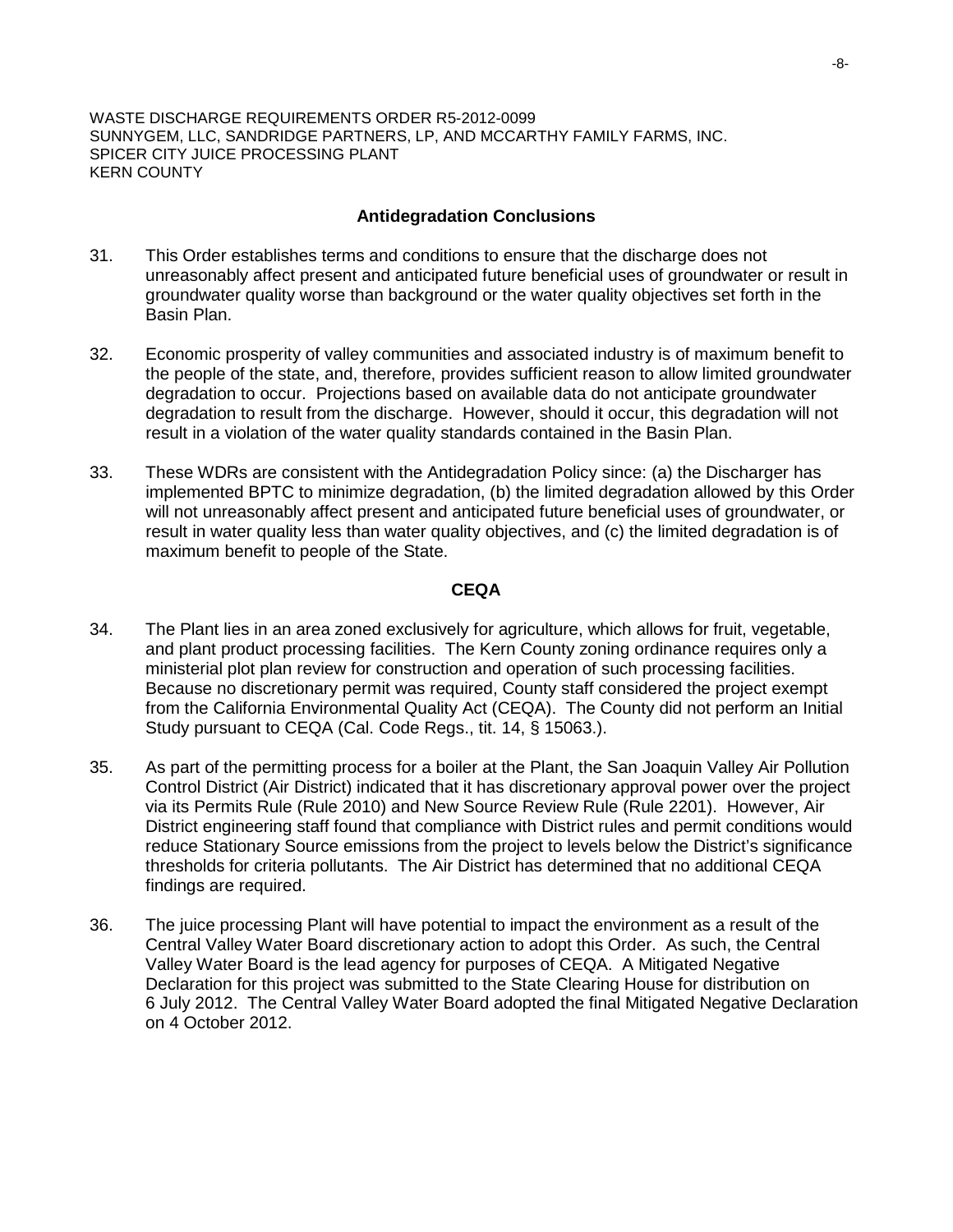- 37. This Order includes requirements to assure compliance with the Water Code and the Tulare Lake Basin Plan. This Order implements measures necessary to lessen or avoid significant adverse environmental impacts from the expansion project to less than significant levels, including:
	- a. A limit on the monthly average wastewater flow to no more than 38,500 gallons per day and the maximum daily flow to no more than 500,000 gallons per day.
	- b. The concentration of dissolved oxygen in the wastewater ponds must not fall below 1.0 mg/L. Pond freeboard of at least 2 feet must be maintained, plus sufficient additional freeboard in October to store wastewater in addition to wet season rainfall.
	- c. Wastewater application to the Reuse Areas must be consistent with agronomic rates and discharge to any portion of the Reuse Areas where soil is saturated will be prohibited.
	- d. Solids produced at the Plant must be properly managed and disposed of.
	- e. Within 180 days of adoption of the Waste Discharge Requirements, the project proponent must have prepared and begun implementation of a salinity source control plan.

## **Designated Waste and Title 27**

- 38. California Code of Regulations, title 27 (hereafter Title 27) contains regulatory requirements for the treatment, storage, processing, and disposal of solid waste, which includes designated waste, as defined by Water Code section 13173. However, Title 27 exempts certain activities from its provisions. Discharges regulated by this Order are exempt from Title 27 pursuant to a provision that exempts wastewater under specific conditions. This exemption, found at Title 27, section 20090, is described below:
	- "(b) Wastewater Discharges of wastewater to land, including but not limited to evaporation ponds, percolation ponds, or subsurface leachfields if the following conditions are met:
	- (1) The applicable regional water quality control board has issued WDRs, reclamation requirements, or waived such issuance;
	- (2) The discharge is in compliance with applicable water quality control plan; and
	- (3) The wastewater does not need to be managed according to Chapter 11, Division 4.5, Title 22 of this code as a hazardous waste."
- 39. The discharge authorized herein is exempt from the requirements of Title 27 in accordance with Title 27, section 20090(b) because: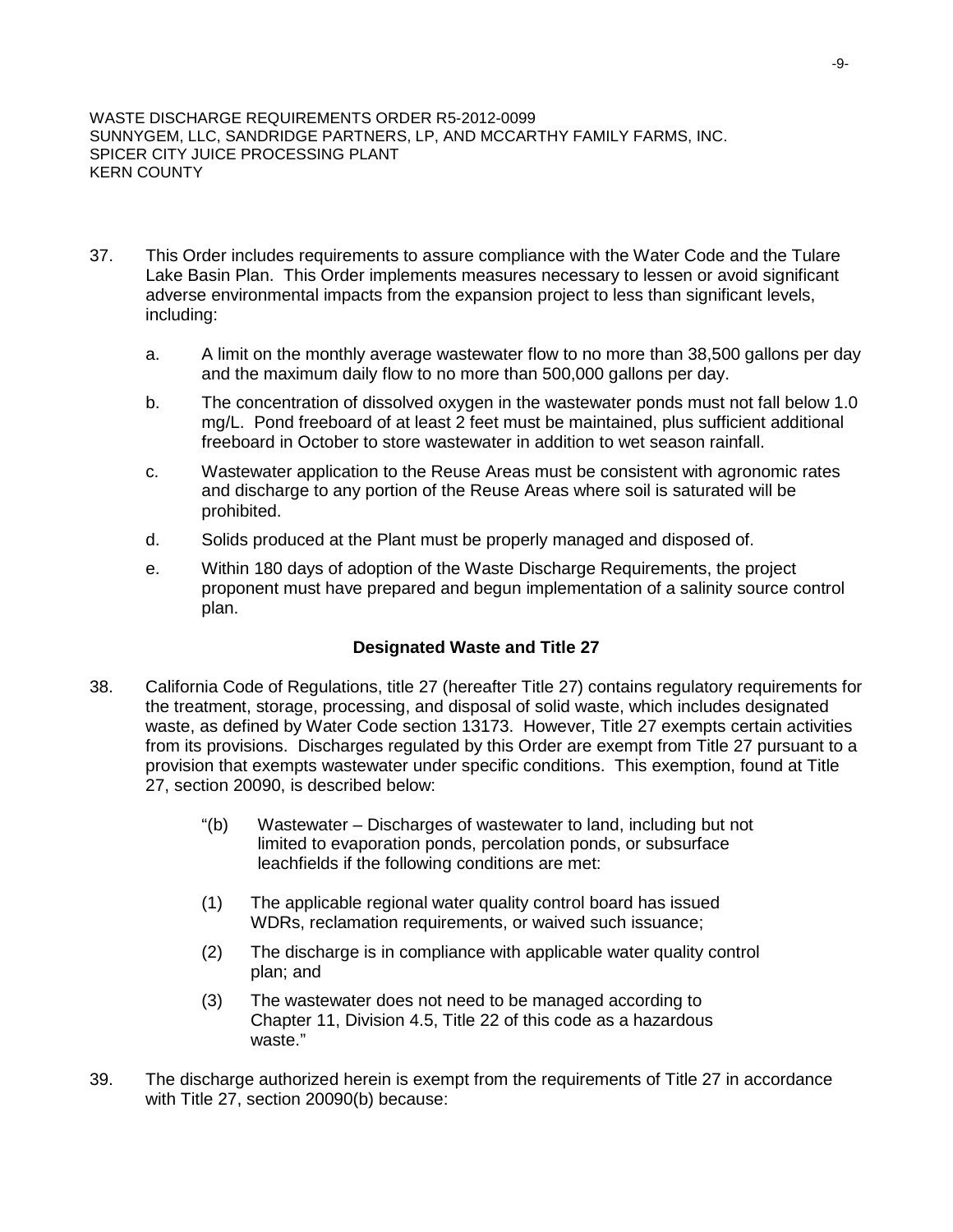- a. The Central Valley Water Board is issuing WDRs.
- The discharge is in compliance with the Basin Plan, and;
- c. The treated effluent discharged to the Reuse Areas does not need to be managed as hazardous waste.
- 40. The discharge to the cropped Reuse Areas authorized herein is also exempt from the requirements of Title 27 in accordance with Title 27, section 20090(h) because recycling the water and nutrients in the wastewater constitutes recycling of material salvaged from waste.

### **Other Regulatory Considerations**

41. The annual fee for the discharge is based on a Threat to Water Quality rating of 3 and Complexity of B (Cal. Code Regs., tit. 23, § 2200.). The Threat rating is based on the potential of the discharge to degrade water quality without violating water quality objectives, or cause a minor impairment of designated beneficial uses. The Complexity rating is based on the use of hydrosieves, the wastewater ponds, and reuse of the wastewater, which are forms of physical and biological treatment that add complexity to staff assessment.

## **General Findings**

- 42. Pursuant to Water Code section 13263(g), discharge is a privilege, not a right, and adoption of this Order does not create a vested right to continue the discharge.
- 43. Water Code section 13267(b) states that:

"In conducting an investigation specified in subdivision (a), the Central Valley Water Board may require that any person who has discharged, discharges, or is suspected of having discharged or discharging, or who proposes to discharge waste within its region, or any citizen or domiciliary, or political agency or entity of this state who has discharged, discharges, or is suspected of having discharged or discharging, or who proposes to discharge, waste outside of its region that could affect the quality of waters within its region shall furnish, under penalty of perjury, technical or monitoring program reports which the Central Valley Water Board requires. The burden, including costs, of these reports shall bear a reasonable relationship to the need for the report and the benefits to be obtained from the reports. In requiring those reports, the Central Valley Water Board shall provide the person with a written explanation with regard to the need for the reports, and shall identify the evidence that supports requiring that person to provide the reports."

44. The technical reports required by this Order and monitoring reports required by the attached MRP R5-2012-0099 are necessary to assure compliance with these waste discharge requirements. The Discharger operates the Plant that discharges the waste subject to this Order.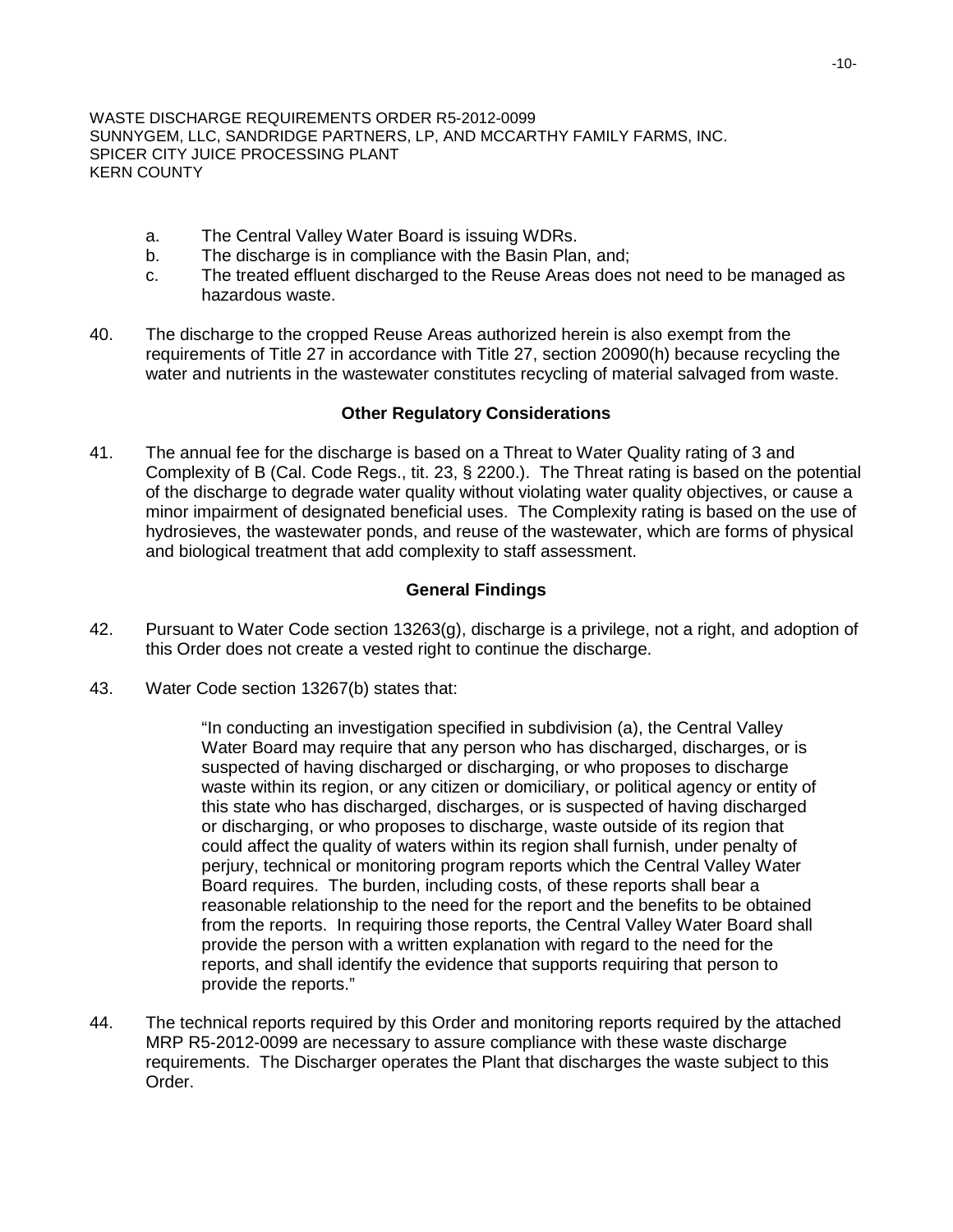- 45. The DWR sets standards for the construction and destruction of groundwater wells, as described in California Well Standards Bulletin 74-90 (June 1991) and Water Well Standards: State of California Bulletin 94-81 (December 1981). These standards, and any more stringent standards adopted by the State or county pursuant to Water Code section 13801, apply to all monitoring wells.
- 46. All the above and the supplemental information and details in the attached Information Sheet, which is incorporated by reference herein, were considered in establishing the conditions of discharge in this Order.

## **Public Notice**

- 47. The Discharger and interested agencies and persons have been notified of the intent to prescribe waste discharge requirements for this discharge, and they have been provided an opportunity for a public hearing and an opportunity to submit their written views and recommendations.
- 48. All comments pertaining to the discharge were heard and considered in a public meeting.

**IT IS HEREBY ORDERED** that, pursuant to sections 13263 and 13267 of the Water Code, McCarthy Family Farms, Inc., SunnyGem LLC, and Sandridge Partners LLC, their agents, successors, and assigns, in order to meet the provisions contained in Division 7 of the Water Code and regulations adopted thereunder, shall comply with the following:

## **A. Prohibitions**

- 1. Discharge of waste, including storm water containing waste, to surface waters or surface water drainage courses is prohibited.
- 2. Bypass or overflow of untreated wastes, except as allowed by Standard Provisions E.2 in *Standard Provisions and Reporting Requirements for Waste Discharge Requirements*, dated 1 March 1991, is prohibited.
- 3. Discharge of waste classified as 'hazardous', as defined in section 2521(a) of title 23, CCR, section 2510 et seq., is prohibited. Discharge of waste classified as 'designated', as defined in Water Code section 13173, in a manner that causes violation of groundwater limitations, is prohibited.
- 4. Discharge of wastewater in a manner or location other than that described herein is prohibited.
- 5. Storage of solids on areas without means to prevent leachate generation and infiltration into the ground is prohibited.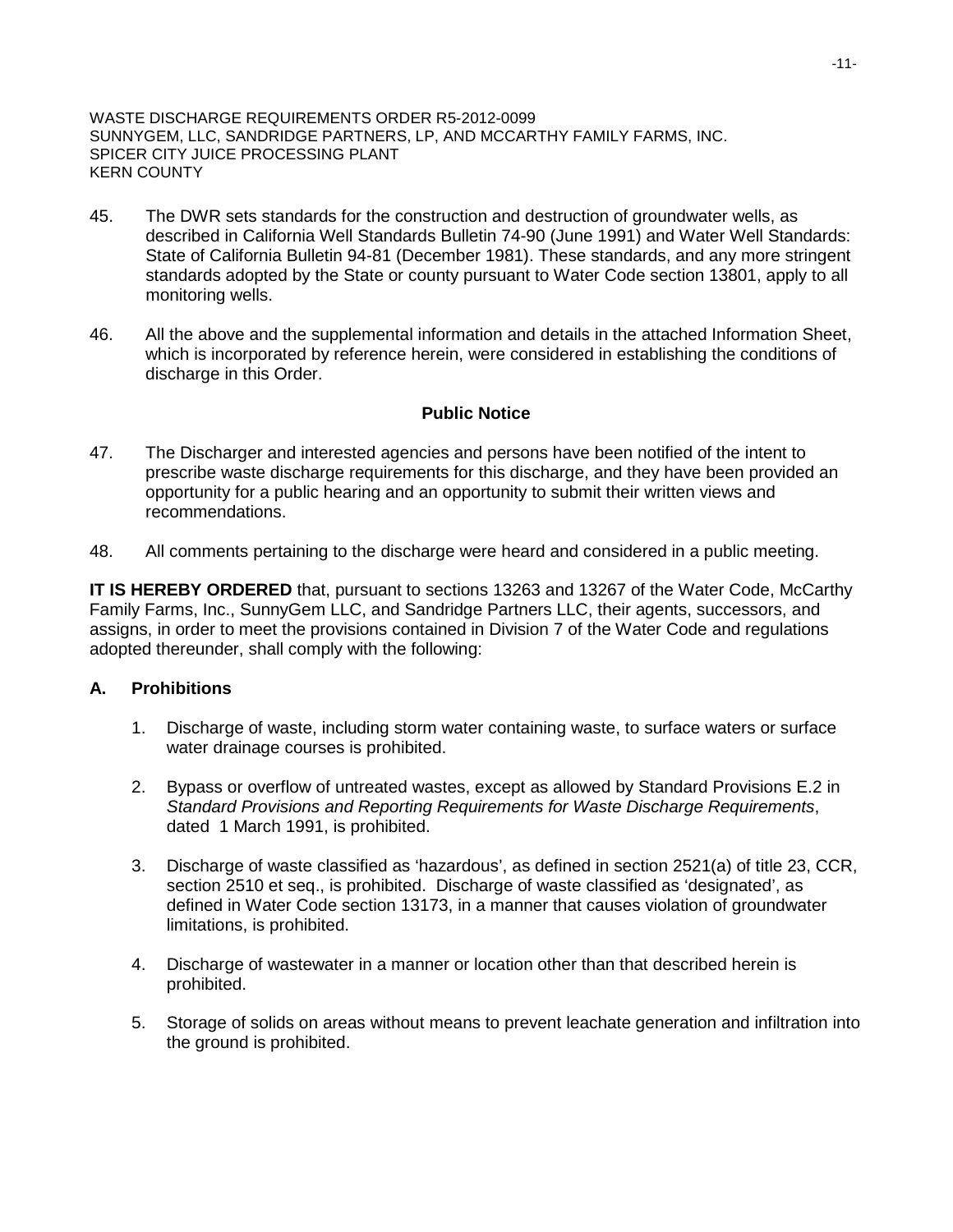## **B. Effluent Limitations**

- 1. The discharge shall not have a pH less than 4.5 or greater than 9.0.
- 2. The 12-month rolling average EC of the discharge shall not exceed the 12-month rolling average EC of the source water plus 500 umhos/cm. Compliance with this effluent limitation shall be determined monthly.

### **C. Discharge Specifications**

- 1. The monthly discharge flow rate shall not exceed an average of 38,500 gallons per day (gpd). The daily discharge flow rate shall not exceed a maximum of 500,000 gpd.
- 2. No waste constituent shall be released, discharged, or placed where it will be released or discharged, in a concentration or in a mass that causes violation of Groundwater Limitations of this Order.
- 3. Wastewater treatment, storage, and disposal shall not cause pollution or a nuisance as defined by Water Code section 13050.
- 4. The discharge shall remain within the permitted waste treatment/containment structures and land application areas at all times.
- 5. The Discharger shall operate all systems and equipment to optimize the quality of the discharge.
- 6. All conveyance, treatment, storage, and disposal units shall be designed, constructed, operated, and maintained to prevent inundation or washout due to floods with a 100-year return frequency.
- 7. Objectionable odors shall not be perceivable beyond the limits of the Plant or the Reuse Areas at an intensity that creates or threatens to create nuisance conditions.
- 8. Wastewater storage ponds shall have sufficient capacity to accommodate allowable wastewater flow and design seasonal precipitation and ancillary inflow and infiltration during the winter. Design seasonal precipitation shall be based on total annual precipitation using a return period of 100 years, distributed monthly in accordance with historical rainfall patterns.
- 9. On or about 1 October of each year, the available storage pond capacity shall at least equal the volume necessary to comply with Discharge Specification C.8.
- 10. All ponds shall be managed to prevent breeding of mosquitoes. In particular,
	- a. An erosion control plan should assure that coves and irregularities are not created around the perimeter of the water surface.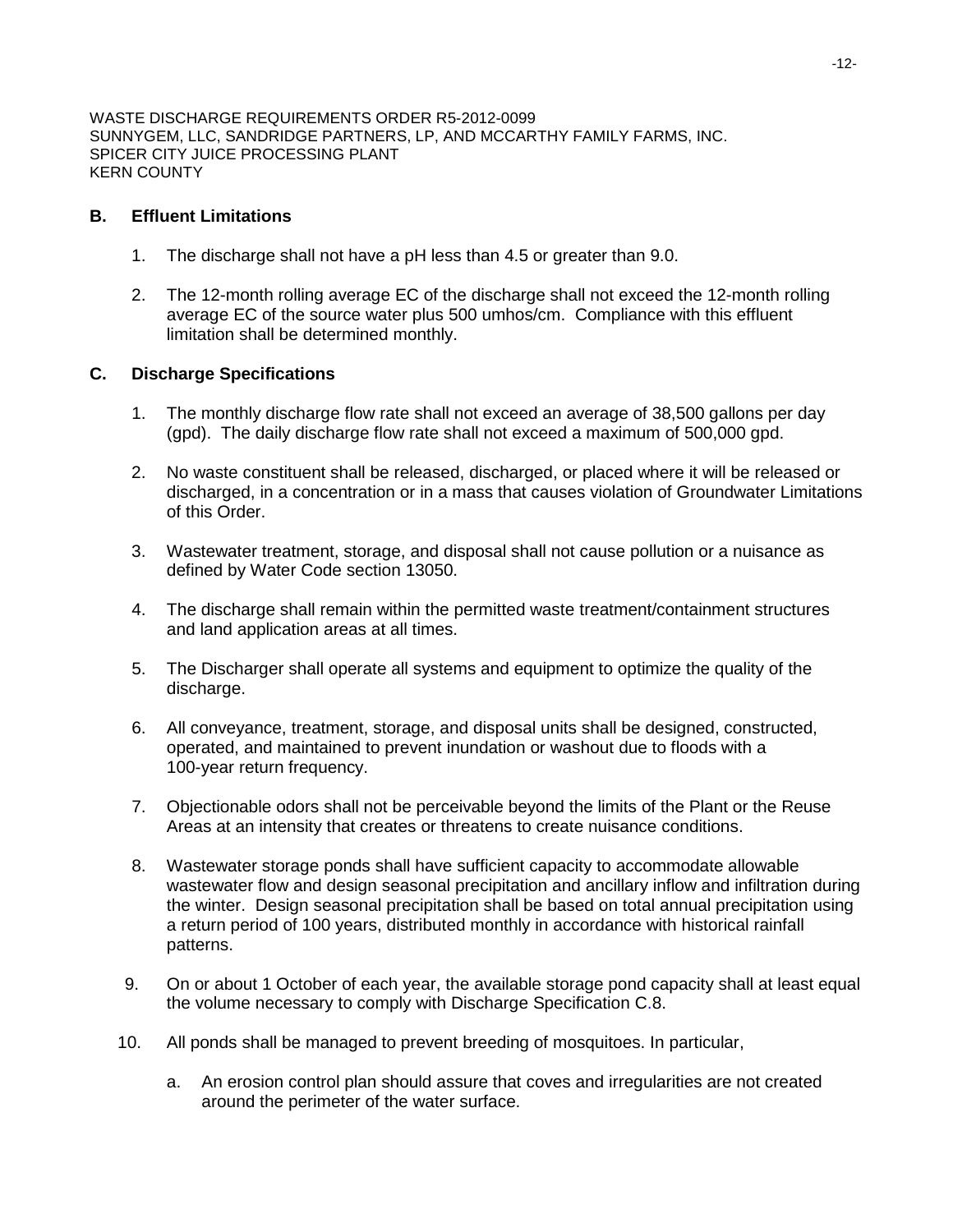- b. Weeds shall be minimized through control of water depth, harvesting, and herbicides.
- c. Dead algae, vegetation and other debris shall not accumulate on the water surface.
- d. The Discharger shall consult and coordinate with the local Mosquito Abatement District to minimize the potential for mosquito breeding as needed to supplement the above measures.
- 11. The Discharger shall monitor solids accumulation in the wastewater treatment/storage ponds, and shall periodically remove solids as necessary to maintain adequate treatment and storage capacity.

## **D. Reuse Area Specifications**

- 1. For the purpose of this Order, "Reuse Area" means an area with defined boundaries where wastewater is used or discharged.
- 2. The perimeter of the Reuse Areas shall be graded to prevent ponding along public roads or other public areas and prevent runoff or overspray onto adjacent properties not owned or controlled by the Discharger.
- 3. Discharger shall maintain a 10-foot setback between the Reuse Areas and the leach field for the onsite domestic wastewater system serving the Plant.
- 4. Crops shall be grown on the Reuse Areas. Crops shall be selected based on nutrient uptake, consumptive use of water, and irrigation requirements to maximize crop uptake.
- 5. Hydraulic loading of wastewater and irrigation water shall be at reasonable agronomic rates designed to minimize the percolation of wastewater and irrigation water below the root zone (i.e., deep percolation).
- 6. Application of waste constituents shall be at reasonable agronomic rates to preclude creation of a nuisance or degradation of groundwater, considering the crop, soil, climate, and irrigation management. The annual nutritive loading to the Reuse Areas, including the nutritive value of organic and chemical fertilizers and of the wastewater, shall not exceed the annual crop demand.
- 7. The resulting effect of the discharge on soil pH shall not exceed the buffering capacity of the soil profile.
- 8. The Discharger may not discharge process wastewater to the Reuse Areas within 24 hours of a storm event of measurable precipitation or when soils are saturated.
- 9. The Reuse Areas shall be managed to prevent breeding of mosquitoes. More specifically: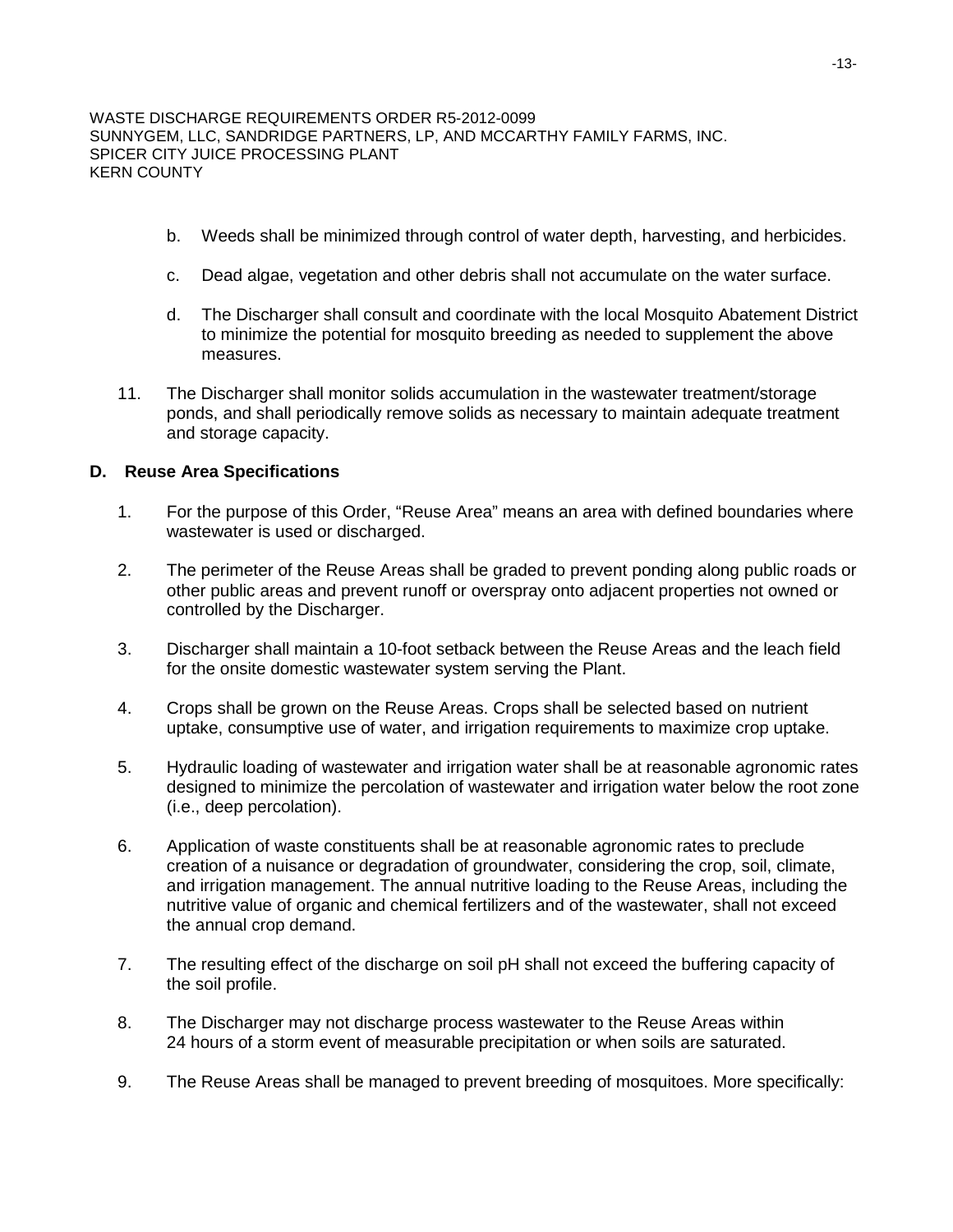- a. All applied irrigation water must infiltrate completely within 48-hours;
- b. Ditches not serving as wildlife habitat should be maintained free of emergent, marginal, and floating vegetation; and
- c. Low-pressure and unpressurized pipelines and ditches accessible to mosquitoes shall not be used to store recycled water.

## **E. Solids Specifications**

- 1. Any handling and storage of residual solids on property of the Discharger shall be temporary, and controlled and contained in a manner that minimizes leachate formation and precludes infiltration of waste constituents into soils in a mass or concentration that will violate the groundwater limitations of this Order.
- 2. Fruit skins, pulp and other solids shall be removed from sumps, screens, wastewater ponds, etc. as needed to ensure optimal operation and adequate hydraulic capacity. Solids drying operations, if any, shall be designed and operated to prevent leachate generation.
- 3. Collected screenings and other solids removed from the liquid waste shall be disposed of in a manner approved by the Executive Officer and consistent with Title 27. Removal for further treatment, disposal, or reuse at sites (i.e., landfill, rendering plants, composting sites, soil amendment sites) operated in accordance with valid waste discharge requirements adopted by a regional water quality control board will satisfy this specification.
- 4. Any proposed change in solids use or disposal practice shall be reported in writing to the Executive Officer at least 90 days in advance of the change.

## **F. Groundwater Limitations**

- 1. Release of waste constituents from any treatment, reclamation, or storage component associated with the discharge shall not cause or contribute to groundwater:
	- a. Containing constituent concentrations in excess of the concentrations specified below or natural background quality, whichever is greater:
		- (i) Nitrate (as N) of 10 mg/L.
		- (ii) For constituents identified in Title 22, the MCLs quantified therein.
	- b. Containing taste or odor-producing constituents, toxic substances, or any other chemical constituents in concentrations that cause nuisance or adversely affect beneficial uses.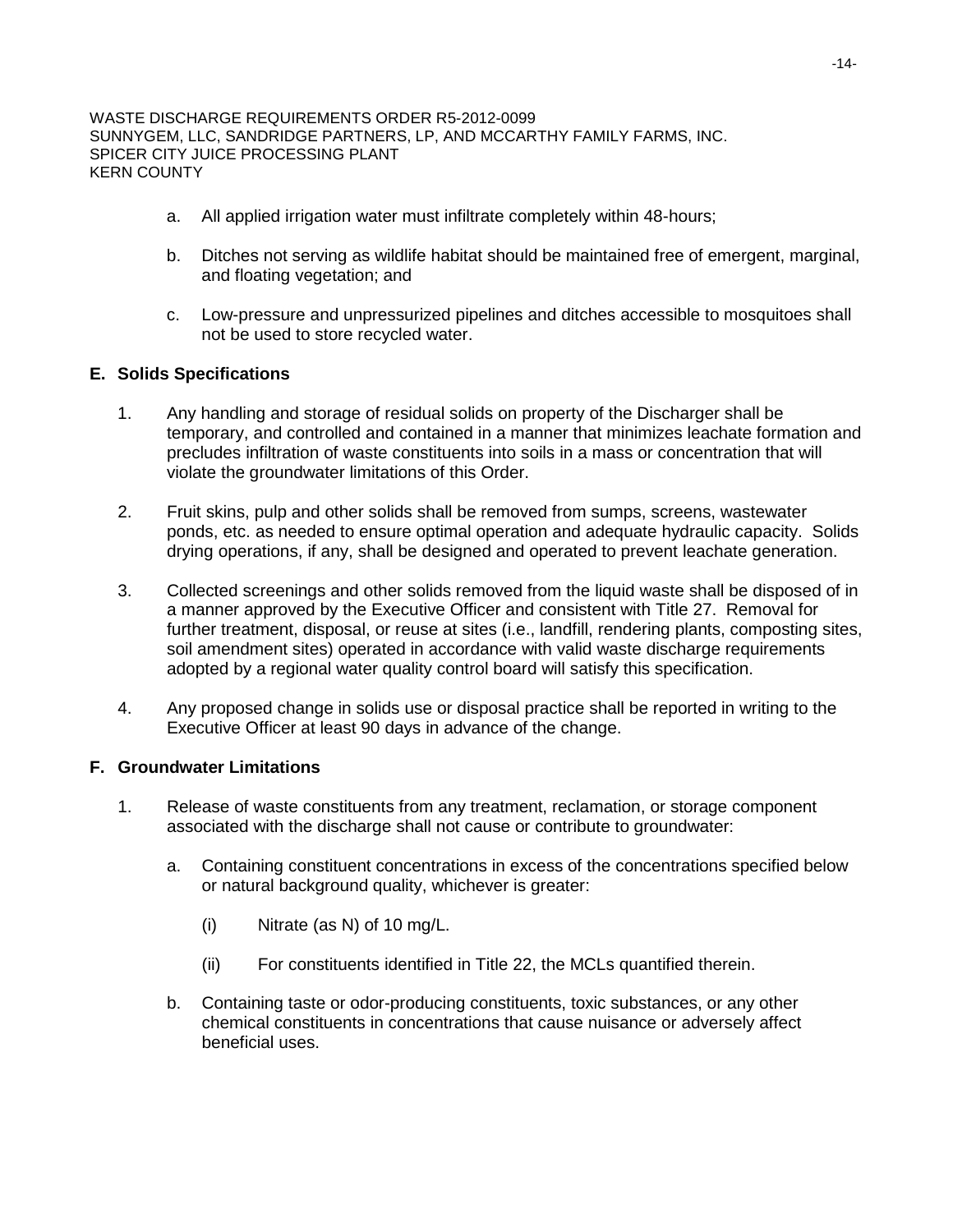### **G. Provisions**

- 1. The Discharger shall comply with the *Standard Provisions and Reporting Requirements for Waste Discharge Requirements,* dated 1 March 1991 (Standard Provisions), which are part of this Order.
- 2. The Discharger shall comply with MRP R5-2012-0099, which is part of this Order, and any revisions thereto as adopted by the Central Valley Water Board or approved by the Executive Officer.
- 3. The Discharger shall report promptly to the Central Valley Water Board any material change or proposed change in the character, location, or volume of the discharge.
- 4. In the event of any change in control or ownership of land or waste treatment and storage facilities presently owned or controlled by the Discharger, the Discharger shall notify the succeeding owner or operator of the existence of this Order by letter, a copy of which shall be immediately forwarded to the appropriate Central Valley Water Board office (currently, the Fresno office).
- 5. To assume operation under this Order, the succeeding owner or operator must apply in writing to the Executive Officer requesting transfer of the Order. The request must contain the requesting entity's full legal name, the state of incorporation if a corporation, the address and telephone number of the persons responsible for contact with the Central Valley Water Board and a statement. The statement shall comply with the signatory paragraph of Standard Provision B.3 and state that the new owner or operator assumes full responsibility for compliance with this Order. Failure to submit the request shall be considered a discharge without requirements, a violation of the Water Code. If approved by the Executive Officer, the transfer request will be submitted to the Central Valley Water Board for its consideration of transferring the ownership of this Order at one of its regularly scheduled meetings.
- 6. The Discharger shall keep at the Plant a copy of this Order, including its MRP, Information Sheet, attachments, and Standard Provisions, for reference by operating personnel. Key operating personnel shall be familiar with its contents.
- 7. The Discharger must comply with all conditions of this Order, including timely submittal of technical and monitoring reports as directed by the Executive Officer. Accordingly, the Discharger shall submit to the Central Valley Water Board on or before each report due date the specified document or, if an action is specified, a written report detailing evidence of compliance with the date and task. If noncompliance is being reported, the reasons for such noncompliance shall be stated, plus an estimate of the date when the Discharger will be in compliance. The Discharger shall notify the Central Valley Water Board by letter when it returns to compliance with the time schedule. Violations may result in enforcement action, including Central Valley Water Board or court orders requiring corrective action or imposing civil monetary liability, or in revision or rescission of this Order.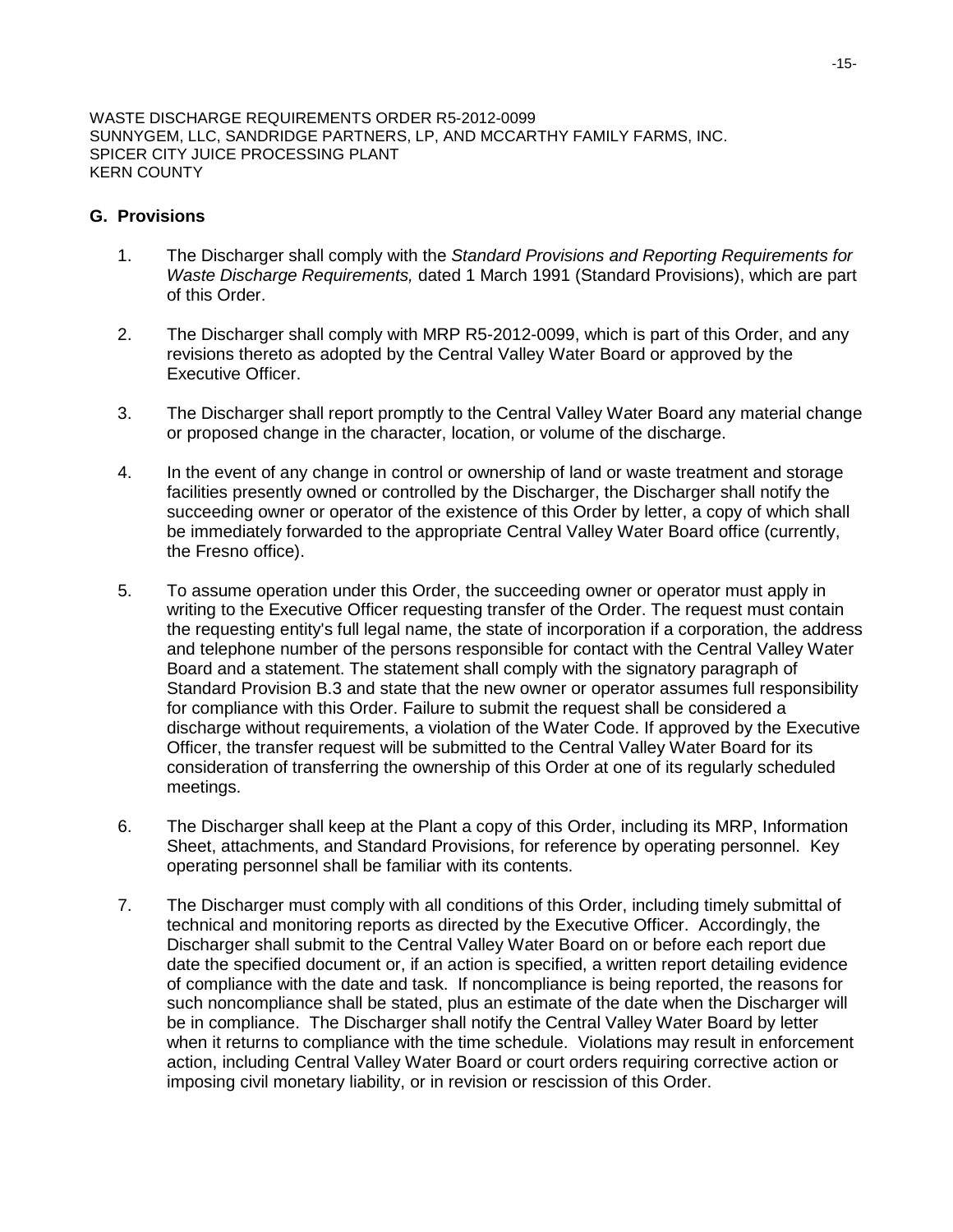- 8. The Discharger must at all times properly operate and maintain all facilities and systems of treatment and control (and related appurtenances) that are installed or used by the Discharger to achieve compliance with the conditions of this Order. Proper operation and maintenance also include adequate laboratory controls and appropriate quality assurance procedures. This Provision requires the operation of back-up or auxiliary facilities or similar systems that are installed by the Discharger only when the operation is necessary to achieve compliance with the conditions of this Order.
- 9. The Discharger shall use the best practicable cost-effective control technique(s) including proper operation and maintenance, to comply with this Order.
- 10. The Discharger shall maintain and operate surface impoundments sufficiently to protect the integrity of containment levees and prevent overtopping or overflows. Unless a California registered civil engineer certifies (based on design, construction, and conditions of operation and maintenance) that less freeboard is adequate, the operating freeboard shall never be less than two feet (measured vertically). As a means of management and to discern compliance with this Provision, the Discharger shall install and maintain a permanent marker with calibration that indicates the water level at the design capacity and enables determination of available operational freeboard.
- 11. As a means of discerning compliance with Discharge Specification C.7, the dissolved oxygen (DO) content in the upper one foot of any wastewater pond shall not be less than 1.0 mg/L for three consecutive weekly sampling events. If the DO in any single pond is below 1.0 mg/L for three consecutive sampling events, the discharger shall report the findings to the Regional Water Board in writing within 10 days and shall include a specific plan to resolve the low DO results within 30 days.
- 12. The Discharger shall submit the technical reports and work plans required by this Order for Central Valley Water Board staff consideration and incorporate comments they may have in a timely manner, as appropriate. The Discharger shall proceed with all work required by the following provisions by the due dates specified.
- 13. All technical reports and work plans required herein that involve planning, investigation, evaluation, or design, or other work requiring interpretation and proper application of engineering or geologic sciences, shall be prepared by or under the direction of persons registered to practice in California pursuant to California Business and Professions Code sections 6735, 7835, and 7835.1. As required by these laws, completed technical reports and work plans must bear the signature(s) and seal(s) of the registered professionals(s) in a manner such that all work can be clearly attributed to the professional responsible for the work. All reports required herein are required pursuant to Water Code section 13267.
- 14. **By 29 January 2013,** SunnyGem shall submit a Salinity Control Plan, with salinity source reduction goals and an implementation time schedule for Executive Officer approval. The control plan should identify any additional methods that could be used to further reduce the salinity of the discharge to the maximum extent feasible, include an estimate on load reductions that may be attained through the methods identified, and provide a description of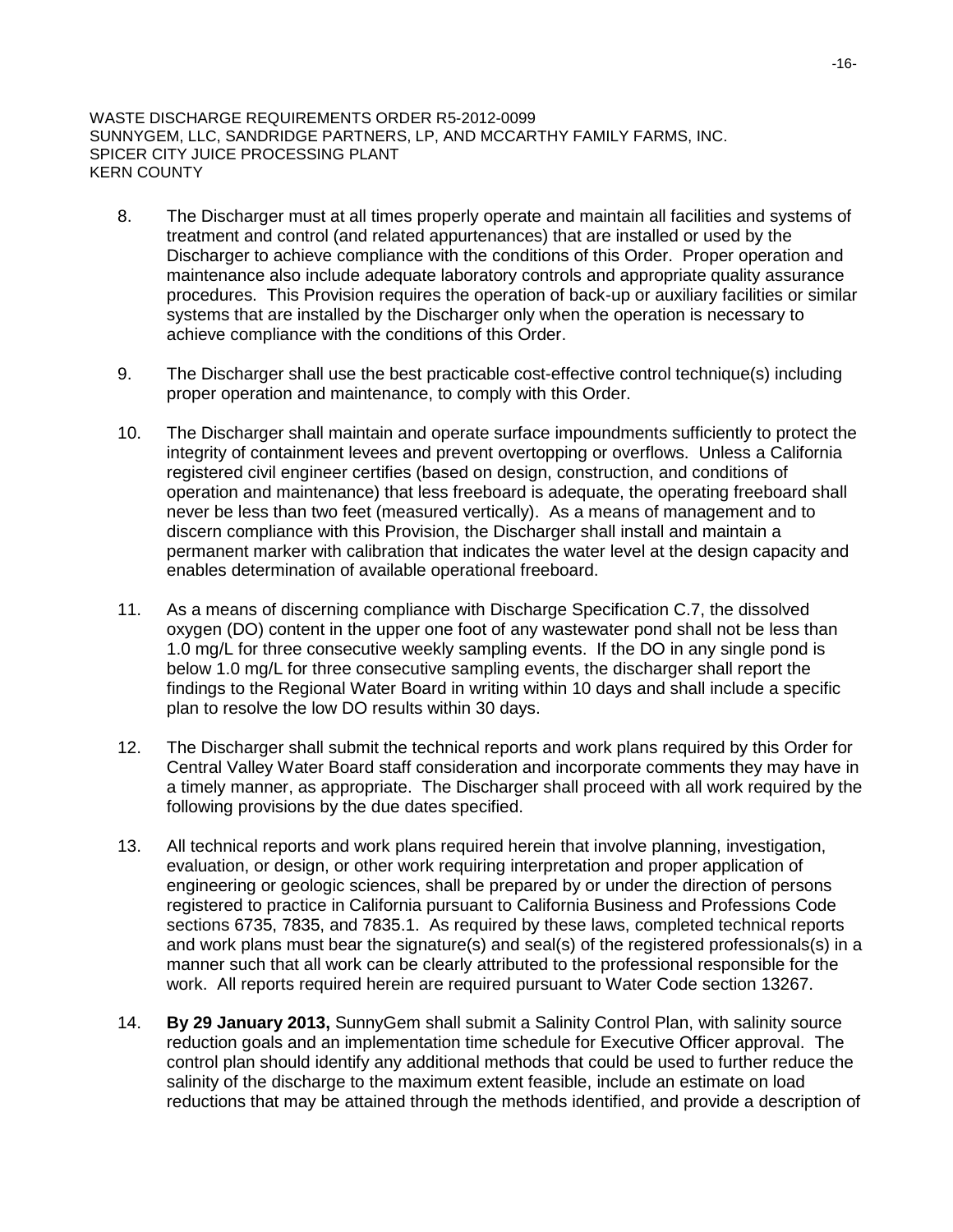> the tasks, cost, and time required to investigate and implement various elements in the salinity control plan. The Discharger shall implement the plan in accordance with the approved schedule.

- 15. If the Central Valley Water Board determines that waste constituents in the discharge have reasonable potential to cause or contribute to an exceedance of an objective for groundwater, this Order may be reopened for consideration of addition or revision of appropriate numerical effluent or groundwater limitations for potential constituents.
- 16. The Central Valley Water Board will review this Order periodically and will revise requirements when necessary.

If, in the opinion of the Executive Officer, the Discharger fails to comply with the provisions of this Order, the Executive Officer may refer this matter to the Attorney General for judicial enforcement, and may issue a complaint for administrative civil liability, or may take other enforcement actions. Failure to comply with this Order or with the WDRs may result in the assessment of Administrative Civil Liability of up to \$10,000 per violation, per day, depending on the violation, pursuant to the Water Code, including sections 13268, 13350 and 13385. The Central Valley Water Board reserves its right to take any enforcement actions authorized by law.

Any person aggrieved by this action of the Central Valley Water Board may petition the State Water Board to review the action in accordance with Water Code section 13320 and California Code of Regulations, title 23, section 2050 and following.

The State Water Board must receive the petition by 5:00 p.m., 30 days after the date of this Order, except that if the thirtieth day following the date of this Order falls on a Saturday, Sunday, or state holiday, the petition must be received by the State Water Board by 5:00 p.m. on the next business day. Copies of the law and regulations applicable to filling petitions may be found on the Internet at:

[http://www.waterboards.ca.gov/public\\_notices/petitions/water\\_quality/](http://www.waterboards.ca.gov/public_notices/petitions/water_quality/)

or will be provided upon request.

I, PAMELA C. CREEDON, Executive Officer, do hereby certify the foregoing is a full, true, and correct copy of an Order adopted by the California Regional Water Quality Control Board, Central Valley Region, on 4 October 2012.

> \_\_\_\_\_\_\_\_\_\_\_\_\_\_\_\_\_\_\_\_\_\_\_\_\_\_\_\_\_\_\_\_\_\_ Original signed by

> PAMELA C. CREEDON, Executive Officer

Order Attachments: A Site Location Map Monitoring and Reporting Program R5-2012-0099 Information Sheet Standard Provisions (1 March 1991)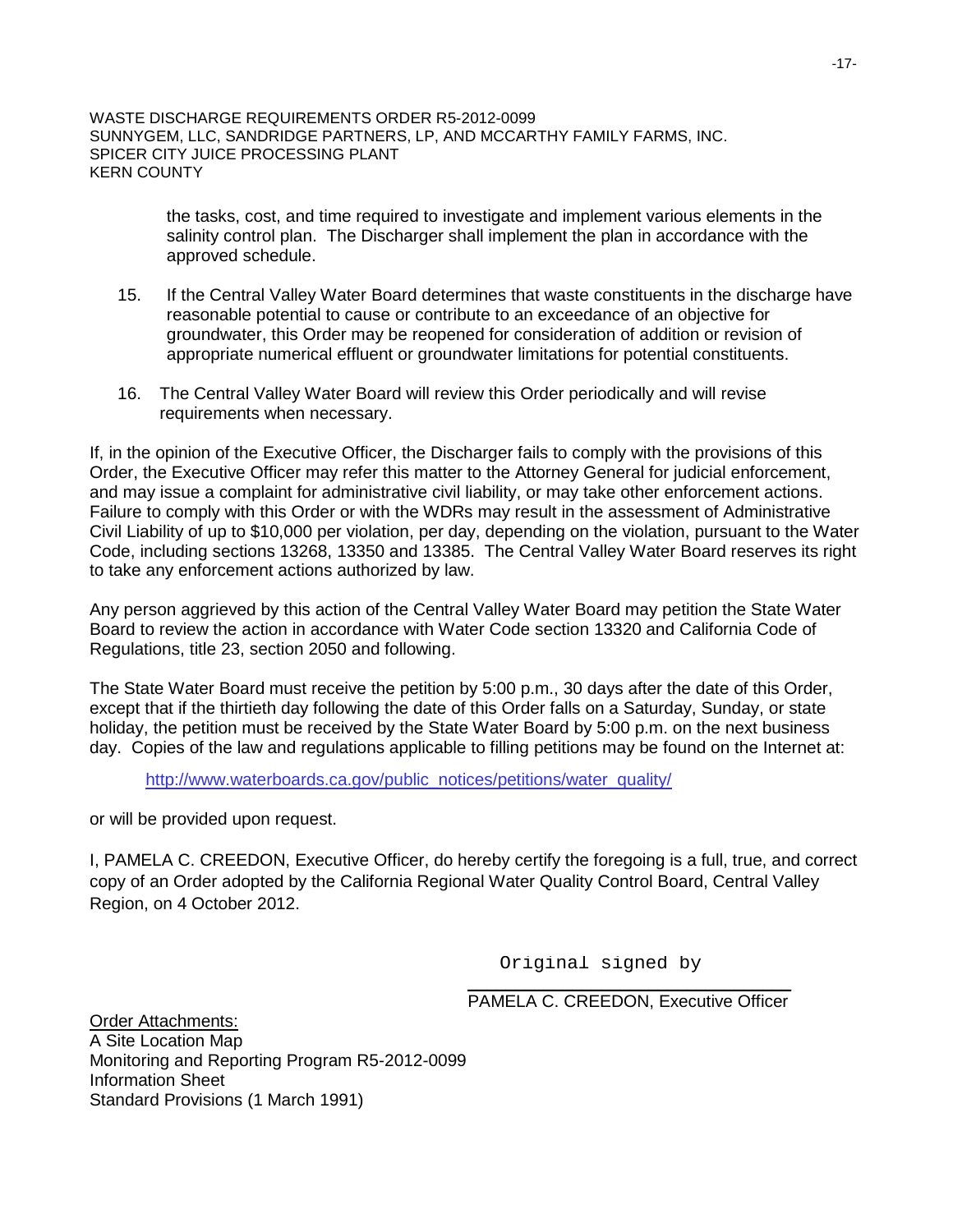## CALIFORNIA REGIONAL WATER QUALITY CONTROL BOARD CENTRAL VALLEY REGION

# MONITORING AND REPORTING PROGRAM R5-2012-0099 FOR SUNNYGEM, LLC, SANDRIDGE PARTNERS, LP, AND MCCARTHY FAMILY FARMS, INC. SPICER CITY JUICE PROCESSING PLANT KERN COUNTY

This Monitoring and Reporting Program (MRP) is required pursuant to Water Code section 13267. This MRP also serves as a Mitigation Monitoring Program for the purposes of compliance with the California Environmental Quality Act Guidelines (Cal. Code Regs., tit. 14, § 15370.).

The Discharger shall not implement any changes to this MRP unless and until the Central Valley Water Board adopts, or the Executive Officer issues, a revised MRP. Changes to sample location shall be established with concurrence of Central Valley Water Board staff, and a description of the revised stations shall be submitted for approval by the Executive Officer.

All samples shall be representative of the volume and nature of the discharge or matrix of material sampled. All analyses shall be performed in accordance with *Standard Provisions and Reporting Requirements for Waste Discharge Requirements*, dated 1 March 1991 (Standard Provisions).

Field test instruments (such as pH) may be used provided that the operator is trained in the proper use of the instrument and each instrument is serviced and/or calibrated at the recommended frequency by the manufacturer or in accordance with manufacturer instructions.

Analytical procedures shall comply with the methods and holding times specified in the following: *Methods for Organic Chemical Analysis of Municipal and Industrial Wastewater* (EPA); *Test Methods for Evaluating Solid Waste* (EPA); *Methods for Chemical Analysis of Water and Wastes* (EPA); *Methods for Determination of Inorganic Substances in Environmental Samples* (EPA); *Standard Methods for the Examination of Water and Wastewater* (APHA/AWWA/WEF); and *Soil, Plant and Water Reference Methods for the Western Region* (WREP 125). Approved editions shall be those that are approved for use by the United States Environmental Protection Agency or the California Department of Public Health's Environmental Laboratory Accreditation Program). The Discharger may propose alternative methods for approval by the Executive Officer.

If monitoring consistently shows no significant variation in magnitude of a constituent concentration or parameter after at least 12 months of monitoring, the Discharger may request this MRP be revised to reduce monitoring frequency. The proposal must include adequate technical justification for reduction in monitoring frequency.

A glossary of terms used within this MRP is included on page 8.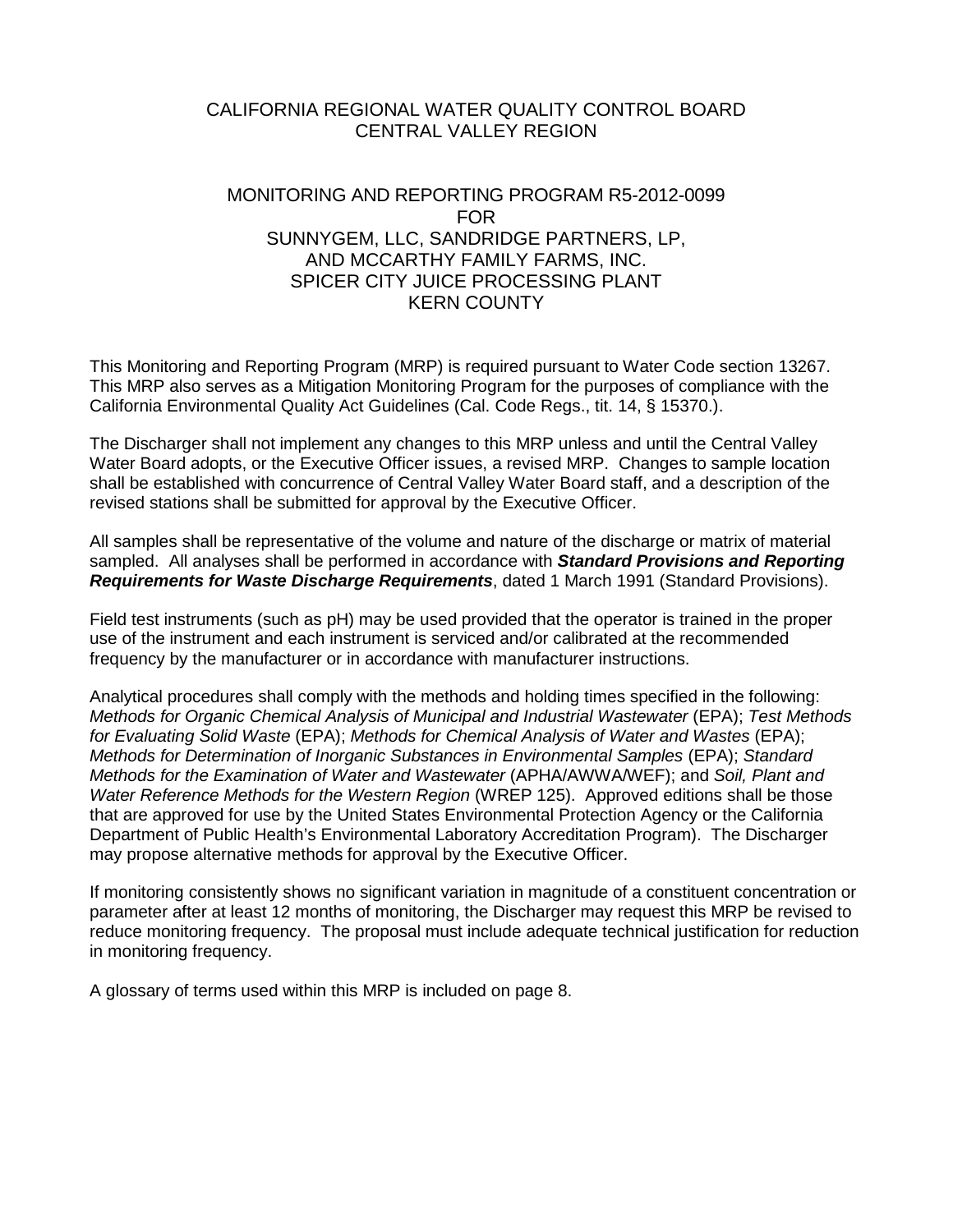### **POND INFLUENT MONITORING**

Discharge samples shall be collected at a point in the system after commingling of all the waste streams and before discharge to the wastewater ponds. Time of collection of the sample shall be recorded. Discharge monitoring shall include at least the following:

| <b>Frequency</b> | Constituent/Parameter | Units    | Sample Type |
|------------------|-----------------------|----------|-------------|
| Daily            | Flow                  | mad      | Continuous  |
| Daily            | рH                    | pH Units | Grab        |
| Monthly          | BOD <sub>5</sub>      | mg/L     | Grab        |
| Monthly          | TSS                   | mg/L     | Grab        |

### **POND EFFLUENT MONITORING**

Discharge samples shall be collected at a point in the wastewater disposal system after the pond, but prior to commingling of wastewater with irrigation water or discharge to the Reuse Areas. Time of collection of the sample shall be recorded. Discharge monitoring shall include at least the following:

| Frequency               | Constituent/Parameter   | Units    | Sample Type |
|-------------------------|-------------------------|----------|-------------|
| Daily                   | <b>Flow</b>             | mgd      | Continuous  |
| Daily                   | pH                      | pH Units | Grab        |
| Monthly                 | EC                      | umhos/cm | Grab        |
| Quarterly               | BOD <sub>5</sub>        | mg/L     | Grab        |
| Quarterly               | <b>TSS</b>              | mg/L     | Grab        |
| Quarterly               | <b>TDS</b>              | mg/L     | Grab        |
| Quarterly               | <b>FDS</b>              | mg/L     | Grab        |
| Quarterly               | Sodium                  | mg/L     | Grab        |
| Quarterly               | Chloride                | mg/L     | Grab        |
| Quarterly               | Nitrate as N            | mg/L     | Grab        |
| Quarterly               | <b>TKN</b>              | mg/L     | Grab        |
| Quarterly               | Ammonia                 | mg/L     | Grab        |
| Quarterly               | <b>Total Nitrogen</b>   | mg/L     | Computed    |
| Seasonally <sup>1</sup> | <b>General Minerals</b> | mg/L     | Grab        |

<sup>1</sup> One sample shall be collected for each processing season. For example, two samples shall be collected in a year when the Plant produces juice from pears and pomegranates (one sample for each season).

### **POND MONITORING**

Permanent markers (e.g. staff gauges) shall be placed in all ponds. The markers shall have calibrations indicating the water level at design capacity and available operational freeboard. For each wastewater pond, monitoring shall include at least the following: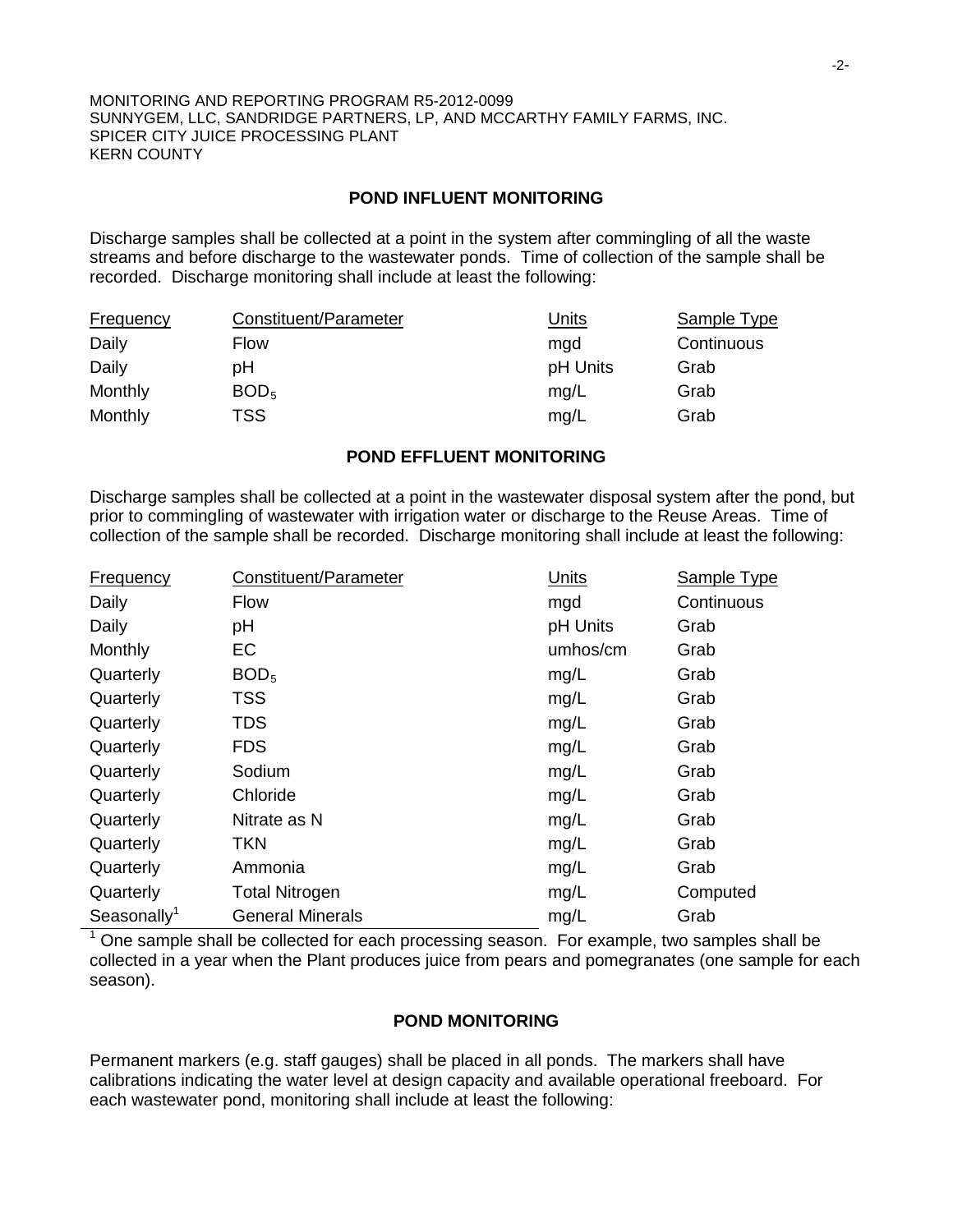| Frequency             | Constituent/Parameter     | Units           | Sample Type |
|-----------------------|---------------------------|-----------------|-------------|
| Weekly                | Freeboard                 | $\text{Feet}^1$ | Grab        |
| Weekly                | Dissolved Oxygen          | mq/L            | Grab        |
| Annually <sup>2</sup> | Solids Depth <sup>3</sup> | Feet'           | Grab        |

<sup>1</sup> To nearest tenth of a foot

<sup>2</sup> In October

<sup>3</sup> Thickness of settled solids at the bottom of the pond

The Discharger shall inspect the condition of wastewater ponds weekly and record observations in a bound logbook. Notations shall include observations of whether weeds are developing in the water or along the bank, and their location; whether grease, dead algae, vegetation, scum, or debris are accumulating on the pond surface and their location; whether odors are emanating from the pond and their strength (e.g. pungent sour smell noticeable from 100 feet away, mild organic odor at pond surface, etc.); whether burrowing animals or insects are present; and the color of the wastewater (e.g., dark green, dull green, yellow, gray, tan, brown, etc.). A summary of the entries made in the log shall be included in the subsequent monitoring report.

## **SOURCE WATER MONITORING**

For each source (either well or surface water supply), the Discharger shall calculate the flow-weighted average concentrations for the specified constituents.

| <b>Frequency</b> | Constituent/Parameter | Units    | Sample Type      |
|------------------|-----------------------|----------|------------------|
| <b>Monthly</b>   | Flow-Weighted EC      | umhos/cm | Computed Average |
| Annually         | General Minerals      | mg/L     | Grab             |

## **REUSE AREA MONITORING**

The Discharger shall perform the following routine monitoring and loading calculations for each discrete irrigation area within the Reuse Areas. Data shall be collected and presented in tabular format and shall include the following:

| <b>Frequency</b> | Constituent/Parameter                | <u>Units</u>      | Sample Type            |
|------------------|--------------------------------------|-------------------|------------------------|
| Daily            | <b>Application Area</b>              | acres             | n/a                    |
| Daily            | Wastewater flow                      | gallons           | <b>Estimated</b>       |
| Daily            | Wastewater loading                   | inches/day        | Calculated             |
| Daily            | Supplemental irrigation              | gallons           | <b>Estimated</b>       |
| Daily            | Precipitation                        | inches            | Rain gage <sup>1</sup> |
| Monthly          | Total Hydraulic Loading <sup>2</sup> | inches/acre-month | Calculated             |

National Weather Service or CIMIS data from the nearest weather station is acceptable.<br>Combined loading from wastewater, irrigation water, and precipitation.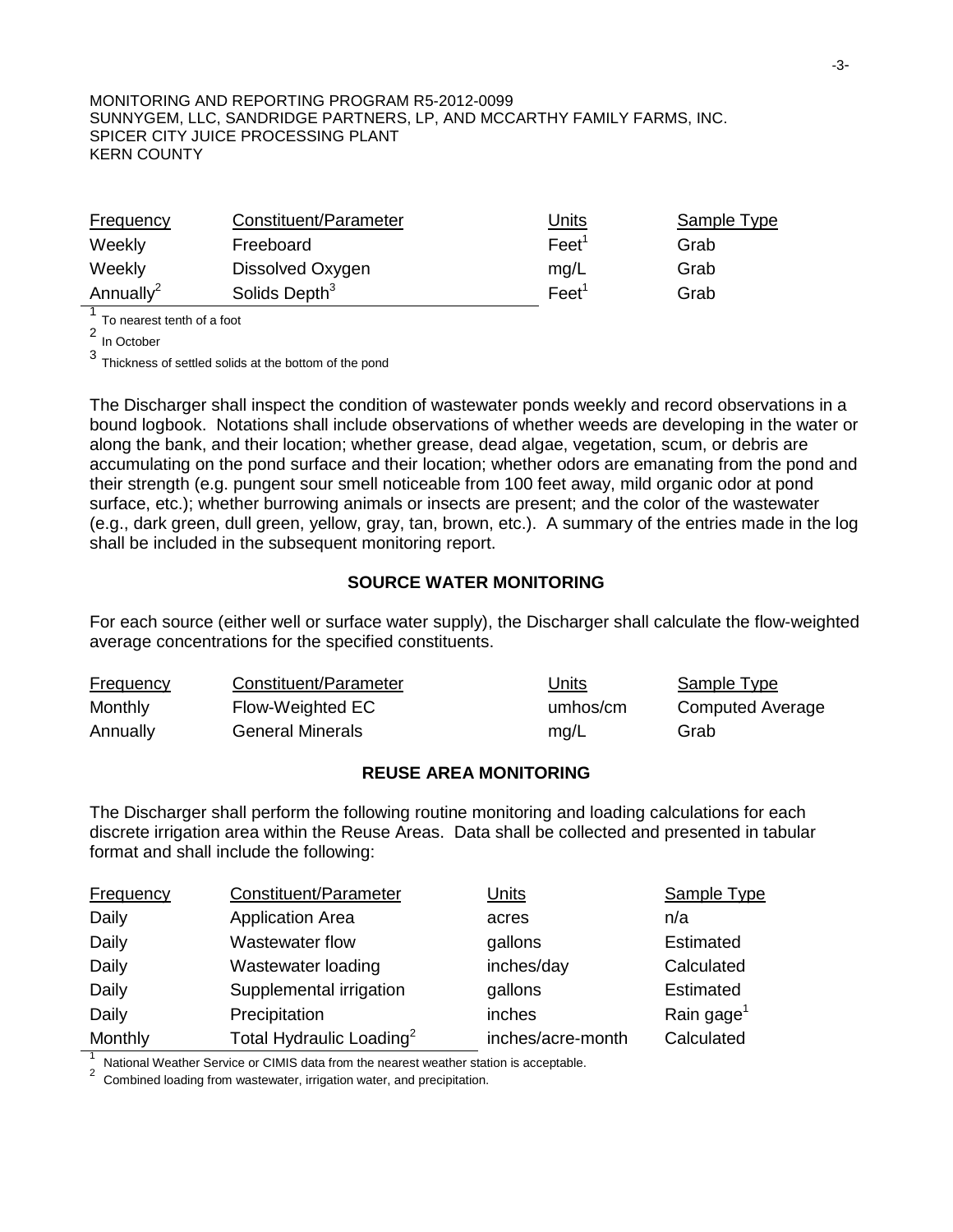In addition, the Discharger shall inspect the Reuse Areas on a weekly basis. Evidence of erosion, field saturation, runoff, or the presence of nuisance conditions (i.e., flies, ponding, etc.) shall be noted in field logs and included as part of the quarterly monitoring reports.

#### **REPORTING**

All monitoring results shall be reported in **Quarterly Monitoring Reports** which are due by the first day of the second month after the calendar quarter. Therefore, monitoring reports are due as follows:

| <b>First Quarter Monitoring Report:</b>  | 1 May       |
|------------------------------------------|-------------|
| <b>Second Quarter Monitoring Report:</b> | 1 August    |
| <b>Third Quarter Monitoring Report:</b>  | 1 November  |
| <b>Fourth Quarter Monitoring Report:</b> | 1 February. |

**A transmittal letter shall accompany each monitoring report.** The transmittal letter shall discuss any violations that occurred during the reporting period and all actions taken or planned for correcting violations, such as operation or Plant modifications. If the Discharger has previously submitted a report describing corrective actions or a time schedule for implementing the corrective actions, reference to the previous correspondence is satisfactory.

The following information is to be included on all monitoring and annual reports, as well as any report transmittal letters, submitted to the Central Valley Water Board:

SunnyGem, LLC, Sandridge Partners, LP, and McCarthy Family Farms, Inc. Spicer City Juice Processing Plant R5-2012-0099 Contact Information (telephone number and email)

In reporting monitoring data, the Discharger shall arrange the data in tabular form so that the date, the constituents, and the concentrations are readily discernible. The data shall be summarized in such a manner that illustrates clearly, whether the Discharger complies with waste discharge requirements.

In addition to the details specified in Standard Provision C.3, monitoring information shall include the method detection limit (MDL) and the Reporting limit (RL) or practical quantitation limit (PQL). If the regulatory limit for a given constituent is less than the RL (or PQL), then any analytical results for that constituent that are below the RL (or PQL) but above the MDL shall be reported and flagged as estimated.

Laboratory analysis reports do not need to be included in the monitoring reports; however, the laboratory reports must be retained for a minimum of three years in accordance with Standard Provision C.3.

All monitoring reports shall comply with the signatory requirements in Standard Provision B.3. For a Discharger conducting any of its own analyses, reports must also be signed and certified by the chief of the laboratory.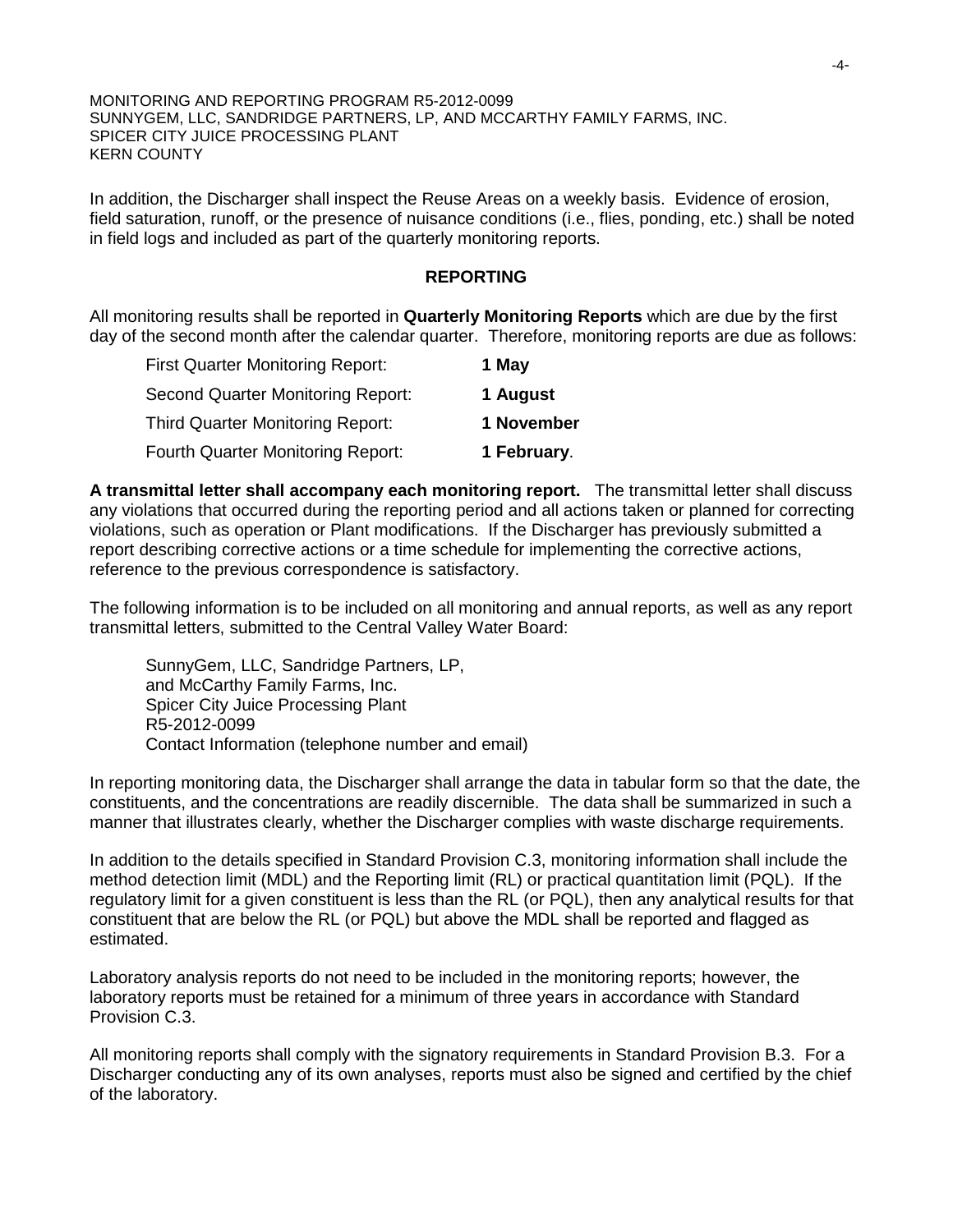All monitoring reports that involve planning, investigation, evaluation, or design, or other work requiring interpretation and proper application of engineering or geologic sciences, shall be prepared by or under the direction of persons registered to practice in California pursuant to California Business and Professions Code sections 6735, 7835, and 7835.1.

At any time henceforth, the State or Central Valley Regional Water Board may notify the Discharger to electronically submit monitoring reports using the State Water Board's California Integrated Water Quality System (CIWQS) Program Web site [\(http://www.waterboards.ca.gov/ciwqs/index.html\)](http://www.waterboards.ca.gov/ciwqs/index.html) or similar system. Until such notification is given, the Discharger shall submit hard copy monitoring reports.

**A. All Quarterly Monitoring Reports,** shall include the following:

## **Wastewater reporting**

- 1. The results of pond influent and effluent monitoring specified on page 2, and pond monitoring on pages 2 and 3.
- 2. For each month of the quarter, calculation of the maximum daily flow, monthly average flow, and cumulative annual flow.
- 3. For each month of the quarter calculate the 12-month rolling average EC of the discharge and compare it to the 12-month average EC of the source water.
- 4. A summary of the notations made in the pond monitoring log during each quarter. The entire contents of the log do not need to be submitted.

## **Source water reporting**

1. The results of monthly monitoring for EC and quarterly monitoring for General Minerals specified on page 3. Results must include supporting calculations.

### **Reuse Area reporting**

- 1. The results of the routine monitoring and loading calculations specified on pages 3.
- 2. For each month of the quarter, calculation of the monthly hydraulic load for wastewater and supplemental irrigation water in millions of gallons to each discrete irrigation area.
- 3. A summary of the notations made in the Reuse Area monitoring log during each quarter. The entire contents of the log do not need to be submitted.
- **B. Fourth Quarter Monitoring Reports,** in addition to the above, shall include the following:

### **Wastewater treatment facility information**

1. The names and general responsibilities of all persons in charge of wastewater management.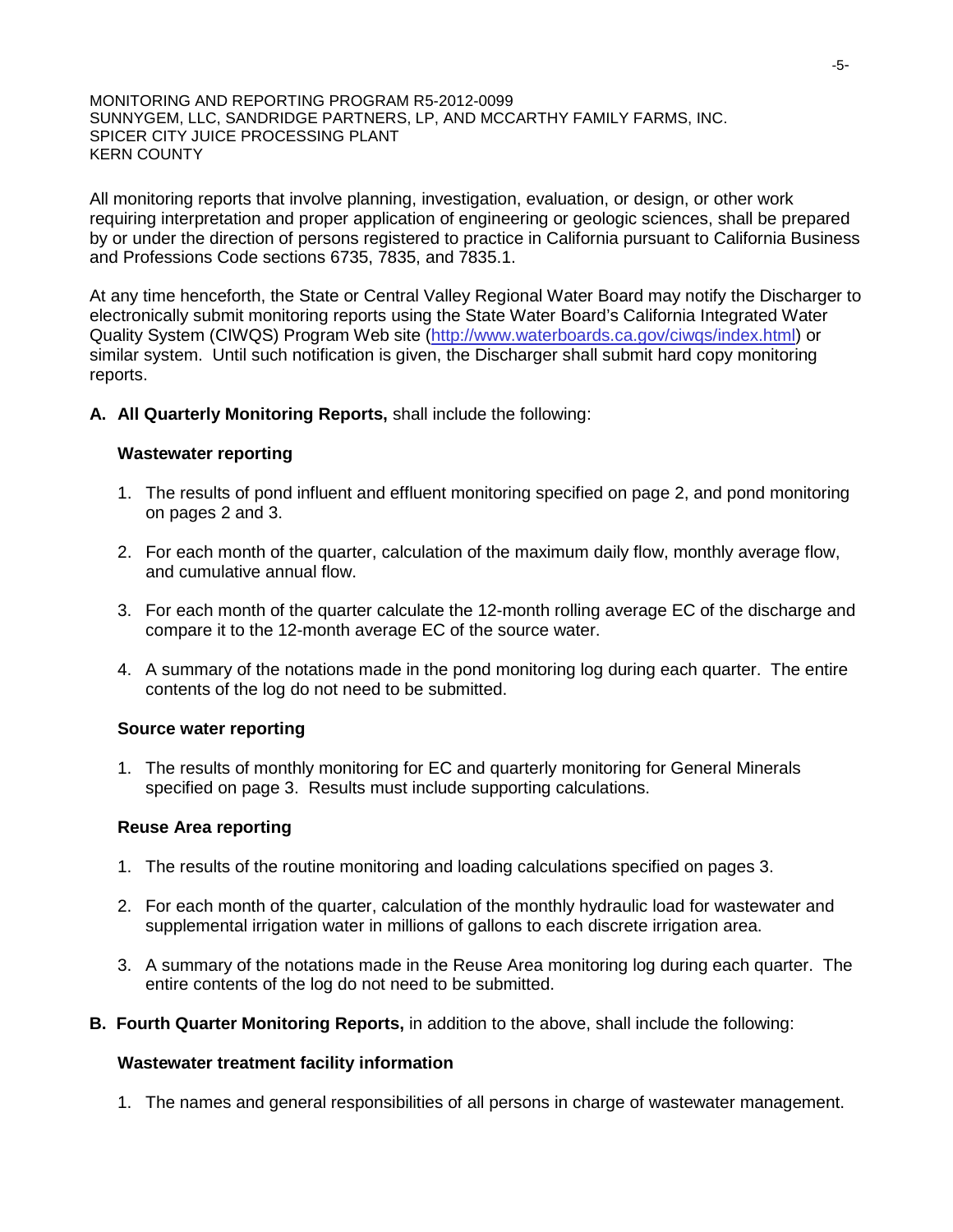- 2. The names and telephone numbers of persons to contact regarding the discharge for emergency and routine situations.
- 3. A statement certifying when the flow meter and other monitoring instruments and devices were last calibrated, including identification of who performed the calibrations (Standard Provision C.4).
- 4. A summary of any changes in processing that might affect waste characterization and/or discharge flow rates.

## **Solids reporting**

- 1. Annual production totals by type (e.g., pond sludge versus culled fruit), in dry tons or cubic yards.
- 2. A description of disposal methods, including the following information related to the disposal methods used. If more than one method is used, include the percentage disposed of by each method.
	- a. For landfill disposal, include: the name and location of the landfill, and the Order number of WDRs that regulate it.
	- b. For land application, include: the location of the site, and the Order number of any WDRs that regulate it.
	- c. For incineration, include: the name and location of the site where incineration occurs, the Order number of WDRs that regulate the site, the disposal method of ash, and the name and location of the facility receiving ash (if applicable).
	- d. For composting, include: the location of the site, and the Order number of any WDRs that regulate it.
	- e. For animal feed, include: the location of the site, and the Order number of any WDRs that regulate it.

### **Reuse Area reporting**

- 1. The type of crop(s) grown in the Reuse Areas, planting and harvest dates, and the quantified nitrogen and fixed dissolved solids uptakes (as estimated by technical references or, preferably, determined by representative plant tissue analysis).
- 2. The monthly and annual discharge volumes during the reporting year expressed as million gallons and inches.
- 3. A monthly balance for the reporting year that includes: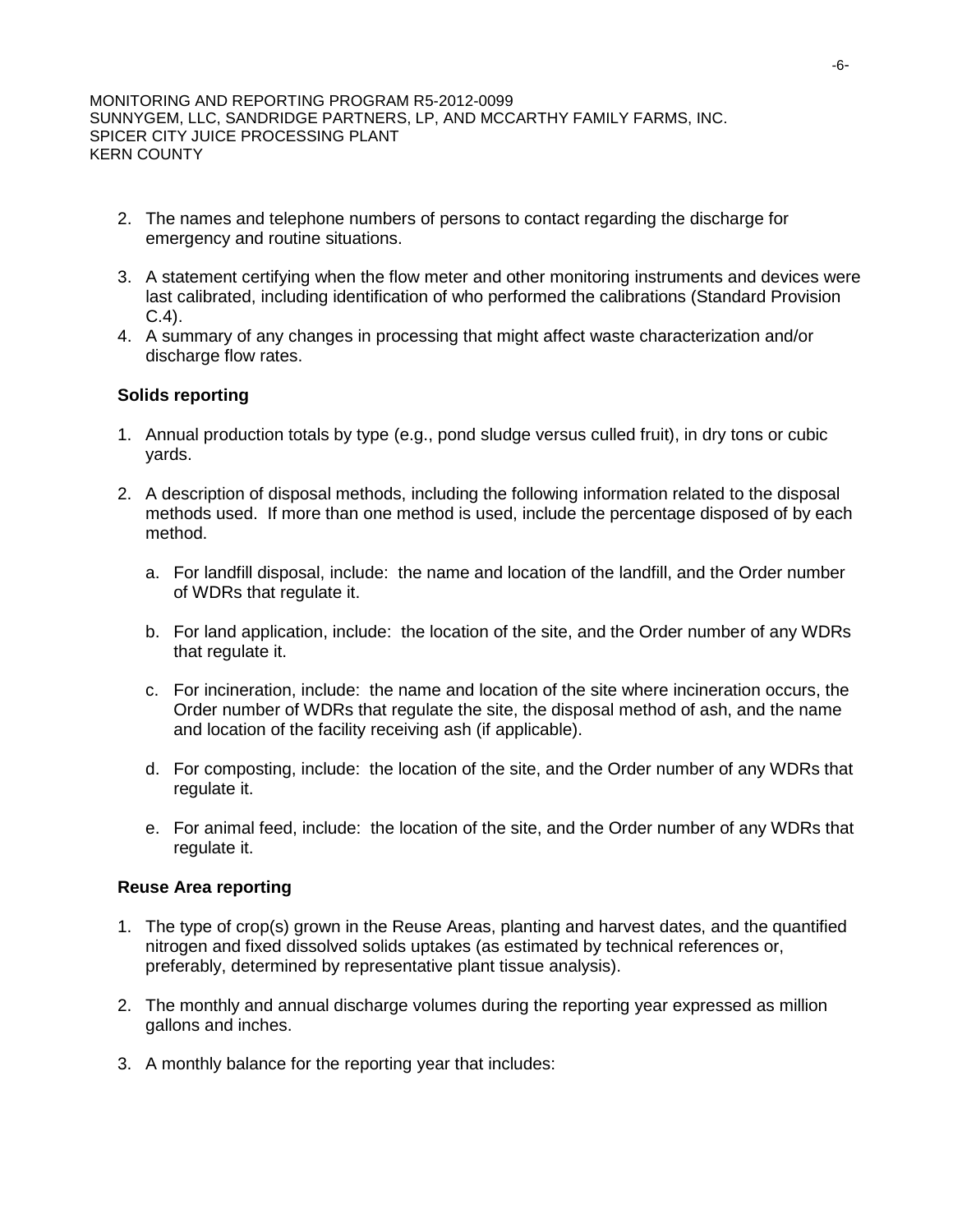- a. Monthly average  $ET_0$  (observed evapotranspiration) Information sources include California Irrigation Management Information System (CIMIS)<http://www.cimis.water.ca.gov/>
- b. Monthly crop uptake
	- i. Crop water utilization rates are available from a variety of publications available from the local University of California Davis extension office.
	- ii. Irrigation efficiency Frequently, engineers include a factor for irrigation efficiency such that the application rate is slightly greater than the crop utilization rate. A conservative design does not include this value.
- c. Monthly average precipitation this data is available at http://www.cimis.water.ca.gov/ or at http://www.ncdc.noaa.gov/oa/climate/online/ccd/nrmlprcp.html.
- d. Monthly average and annual average discharge flow rate.
- e. Monthly estimates of the amount of wastewater percolating below the root zone (i.e., amount of wastewater applied in excess of crop requirements)
- 4. A summary of daily and cycle average BOD loading rates.
- 5. The total pounds of nitrogen applied to the Reuse Areas, as calculated from the sum of the monthly loadings, and the total annual nitrogen loading to the Reuse Areas in lbs/acre-year.
- 6. The total pounds of fixed dissolved solids (FDS) that have been applied to the Reuse Areas, as calculated from the sum of the monthly loadings, and the total annual FDS loading to the Reuse Areas in lbs/acre-year.

The Discharger shall implement the above monitoring program on the first day of the month following adoption of this Order.

Ordered by:

Pamela C. Creedon, Executive Officer

(Date)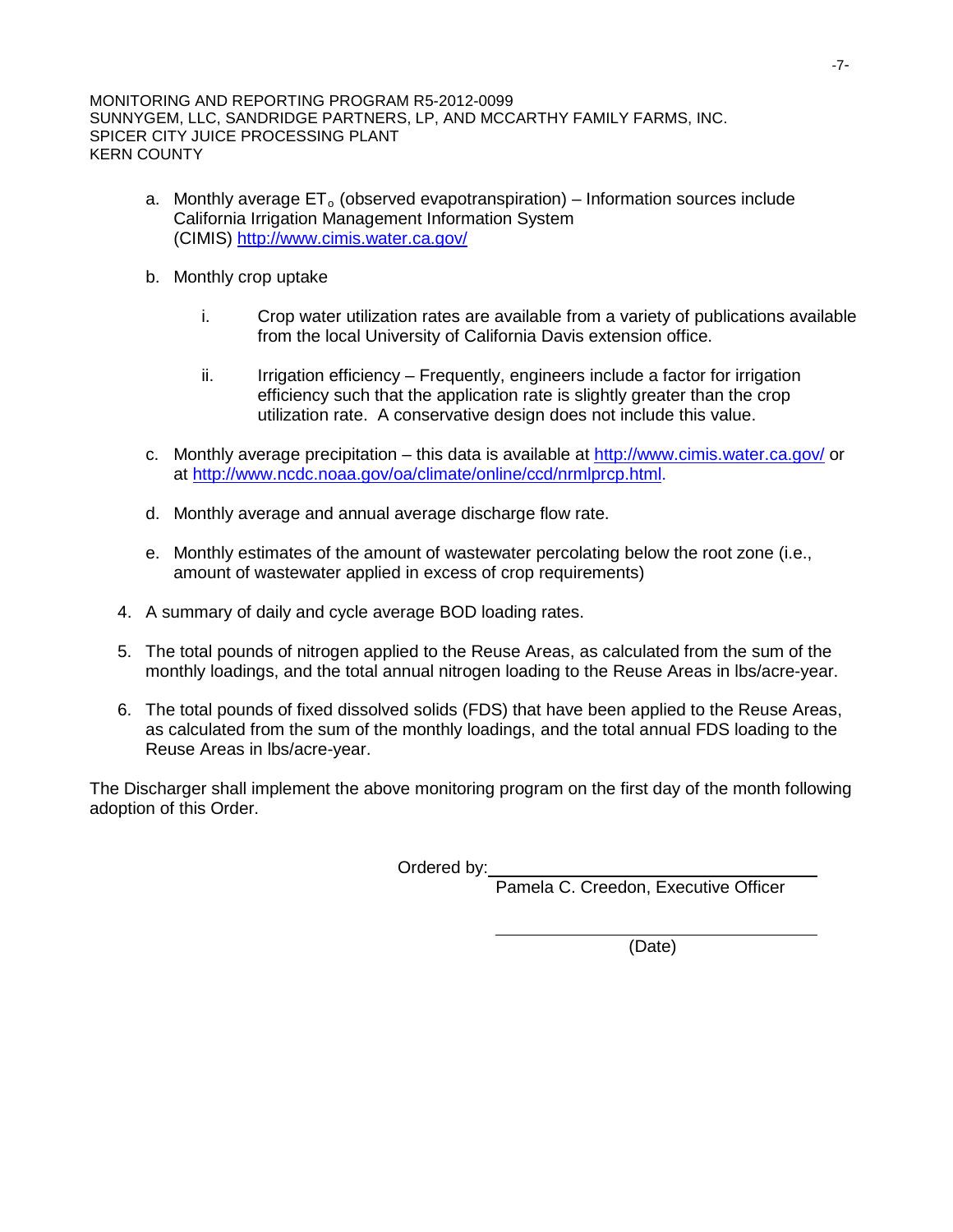## **GLOSSARY**

| BOD <sub>5</sub>        | Five-day biochemical oxygen demand                                                                                                                                                   |                                                                                       |            |
|-------------------------|--------------------------------------------------------------------------------------------------------------------------------------------------------------------------------------|---------------------------------------------------------------------------------------|------------|
| <b>CBOD</b>             | Carbonaceous BOD                                                                                                                                                                     |                                                                                       |            |
| <b>DO</b>               | Dissolved oxygen                                                                                                                                                                     |                                                                                       |            |
| EC                      | Electrical conductivity at 25° C                                                                                                                                                     |                                                                                       |            |
| <b>FDS</b>              | <b>Fixed dissolved solids</b>                                                                                                                                                        |                                                                                       |            |
| <b>NTU</b>              | Nephelometric turbidity unit                                                                                                                                                         |                                                                                       |            |
| <b>TKN</b>              | Total Kjeldahl nitrogen                                                                                                                                                              |                                                                                       |            |
| <b>TDS</b>              | <b>Total dissolved solids</b>                                                                                                                                                        |                                                                                       |            |
| <b>TSS</b>              | Total suspended solids                                                                                                                                                               |                                                                                       |            |
| Continuous              |                                                                                                                                                                                      | The specified parameter shall be measured by a meter continuously.                    |            |
| 24-Hour Composite       |                                                                                                                                                                                      | Samples shall be a flow-proportioned composite consisting of at least eight aliquots. |            |
| Daily                   | Samples shall be collected every day.                                                                                                                                                |                                                                                       |            |
| <b>Twice Weekly</b>     |                                                                                                                                                                                      | Samples shall be collected at least twice per week on non-consecutive days.           |            |
| Weekly                  | Samples shall be collected at least once per week.                                                                                                                                   |                                                                                       |            |
| <b>Twice Monthly</b>    |                                                                                                                                                                                      | Samples shall be collected at least twice per month during non-consecutive weeks.     |            |
| Monthly                 | Samples shall be collected at least once per month.                                                                                                                                  |                                                                                       |            |
| Bimonthly               | Samples shall be collected at least once every two months (i.e., six times per year)<br>during non-consecutive months.                                                               |                                                                                       |            |
| Quarterly               | Samples shall be collected at least once per calendar quarter. Unless otherwise<br>specified or approved, samples shall be collected in January, April, July, and<br>October.        |                                                                                       |            |
| Semiannually            | Samples shall be collected at least once every six months (i.e., two times per year).<br>Unless otherwise specified or approved, samples shall be collected in April and<br>October. |                                                                                       |            |
| Annually                | approved, samples shall be collected in October.                                                                                                                                     | Samples shall be collected at least once per year. Unless otherwise specified or      |            |
| mg/L                    | Milligrams per liter                                                                                                                                                                 |                                                                                       |            |
| mL/L                    | Milliliters [of solids] per liter                                                                                                                                                    |                                                                                       |            |
| ug/L                    | Micrograms per liter                                                                                                                                                                 |                                                                                       |            |
| umhos/cm                | Micromhos per centimeter                                                                                                                                                             |                                                                                       |            |
| mgd                     | Million gallons per day                                                                                                                                                              |                                                                                       |            |
| MPN/100 mL              | Most probable number [of organisms] per 100 milliliters                                                                                                                              |                                                                                       |            |
| <b>General Minerals</b> |                                                                                                                                                                                      | Analysis for General Minerals shall include at least the following:                   |            |
|                         | Alkalinity                                                                                                                                                                           | Chloride                                                                              | Sodium     |
|                         | <b>Bicarbonate</b>                                                                                                                                                                   | Hardness                                                                              | Sulfate    |
|                         | Calcium                                                                                                                                                                              | Magnesium                                                                             | <b>TDS</b> |
|                         | Carbonate                                                                                                                                                                            | Potassium                                                                             |            |
|                         | balance.                                                                                                                                                                             | General Minerals analyses shall be accompanied by documentation of cation/anion       |            |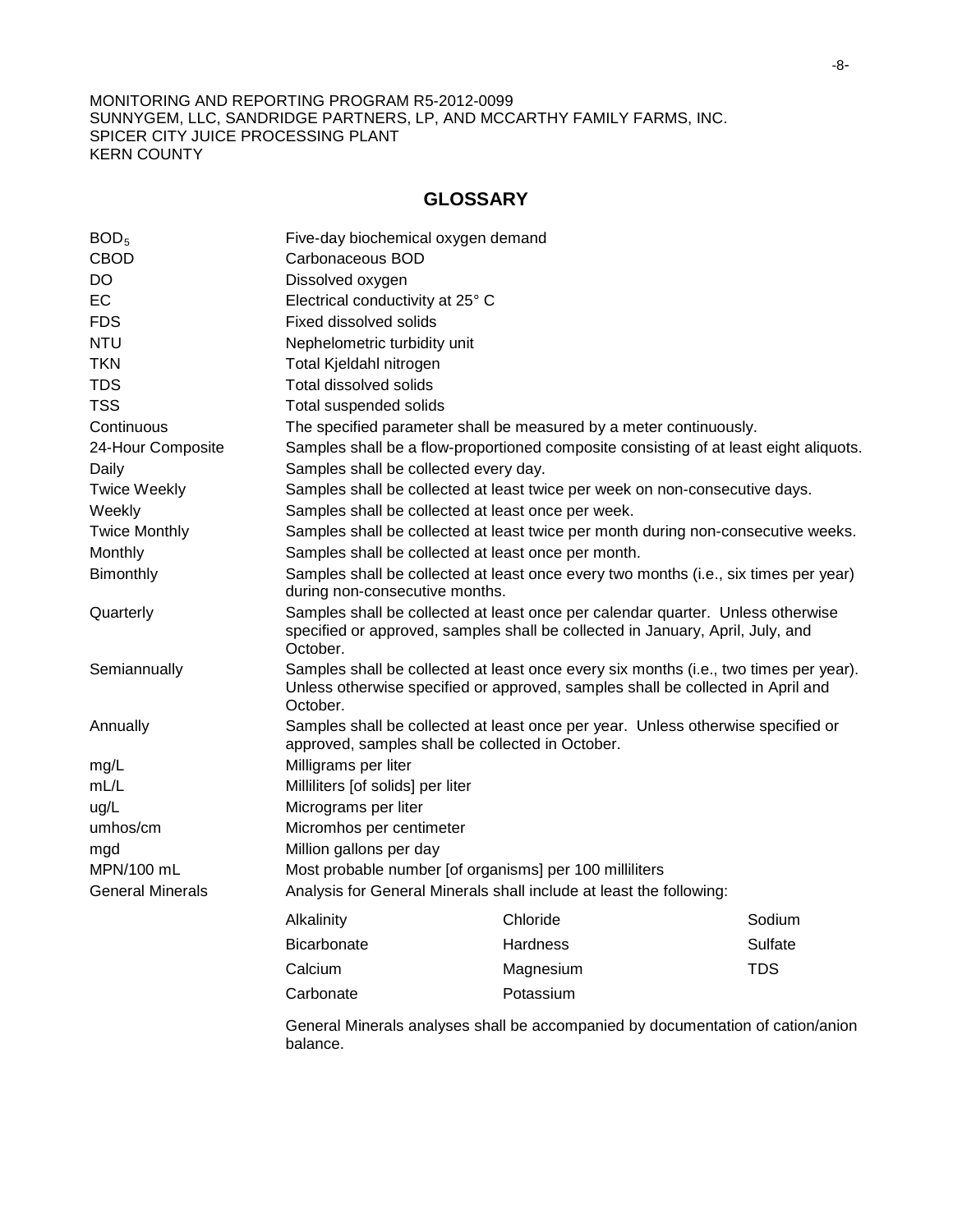# **Table 1. Reuse Area Monitoring**

| Wastewater Reuse Monitoring Data For Year: ________<br>Parcel No. _______                 |      |                   |                  |                        |                              |                      |                 |                              |
|-------------------------------------------------------------------------------------------|------|-------------------|------------------|------------------------|------------------------------|----------------------|-----------------|------------------------------|
| of _________ acres                                                                        |      |                   |                  |                        |                              |                      |                 |                              |
|                                                                                           |      | Water application |                  |                        |                              | Nitrogen application |                 |                              |
| Month                                                                                     | Crop | Water<br>required | Effluent<br>used | Other<br>water<br>used | Total<br>irrigation<br>water | As<br>fertilizer     | As<br>effluent* | Total<br>nitrogen<br>applied |
|                                                                                           |      | (AF)              | (AF)             | (AF)                   | (AF)                         | (lbs/acre)           | (lbs/acre)      | (lbs/acre)                   |
| October                                                                                   |      |                   |                  |                        |                              |                      |                 |                              |
| November                                                                                  |      |                   |                  |                        |                              |                      |                 |                              |
| December                                                                                  |      |                   |                  |                        |                              |                      |                 |                              |
| Subtotal:                                                                                 |      |                   |                  |                        |                              |                      |                 |                              |
| January                                                                                   |      |                   |                  |                        |                              |                      |                 |                              |
| February                                                                                  |      |                   |                  |                        |                              |                      |                 |                              |
| March                                                                                     |      |                   |                  |                        |                              |                      |                 |                              |
| Subtotal:                                                                                 |      |                   |                  |                        |                              |                      |                 |                              |
| April                                                                                     |      |                   |                  |                        |                              |                      |                 |                              |
| May                                                                                       |      |                   |                  |                        |                              |                      |                 |                              |
| June                                                                                      |      |                   |                  |                        |                              |                      |                 |                              |
| Subtotal:                                                                                 |      |                   |                  |                        |                              |                      |                 |                              |
| July                                                                                      |      |                   |                  |                        |                              |                      |                 |                              |
| August                                                                                    |      |                   |                  |                        |                              |                      |                 |                              |
| September                                                                                 |      |                   |                  |                        |                              |                      |                 |                              |
| Subtotal:                                                                                 |      |                   |                  |                        |                              |                      |                 |                              |
| <b>Annual Total:</b>                                                                      |      |                   |                  |                        |                              |                      |                 |                              |
| * calculated as (AF effluent/acre) x (2.72) x (X mg/L total nitrogen) = lbs nitrogen/acre |      |                   |                  |                        |                              |                      |                 |                              |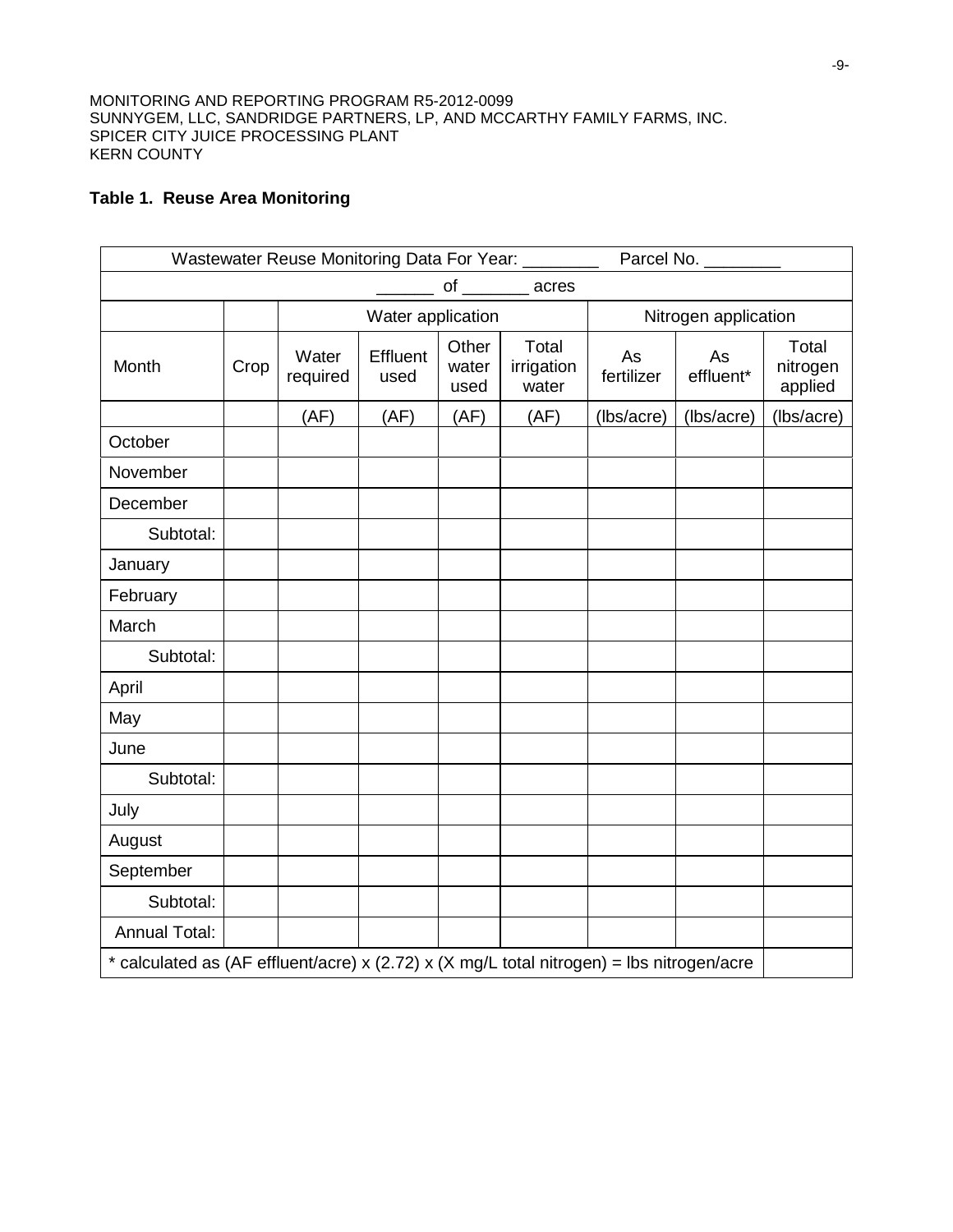# INFORMATION SHEET

INFORMATION SHEET - ORDER R5-2012-0099 SUNNYGEM, LLC, SANDRIDGE PARTNERS, LP, AND MCCARTHY FAMILY FARMS, INC. SPICER CITY JUICE PROCESSING PLANT KERN COUNTY

## **Background**

In August 2011, SunnyGem and Sandridge Partners LLC (hereafter Dischargers) submitted a Report of Waste Discharge (RWD) to expand operations at the Spicer City Juice Processing Facility. In August 2009, Buena Vista Juice Company, LLC and Sandridge Partners, LLC, applied for coverage under the *Conditional Waiver of Waste Discharge Requirements for Small Food Processors and Wineries* (Conditional Waiver), Order No. R5-2009-0097. The Notice of Applicability issued in December 2009 authorized the seasonal discharge of 80 to 90 thousand gallons per year of pomegranate processing wastewater from the Plant to land. The discharge was delivered by a water truck to 280 acres of almonds owned by Sandridge Partners, LLC. The expanded discharge proposed in 2011 exceeds the discharge limit of 100,000 gallons per year specified in the Conditional Waiver.

Process wastewater at the Plant will consist of evaporator condensate, plant cleaning wash water, non-contact cooling water, and boiler blowdown. According to the RWD, the evaporator condensate will make up more than 80 percent of the process wastewater. As the Plant is not yet in operation, the wastewater quality data below represents conservative estimates based on sampling results from comparable facilities.

| Constituent                         | Condensate | <b>Wash</b><br><b>Water</b> | Combined<br><b>Wastewater</b> |
|-------------------------------------|------------|-----------------------------|-------------------------------|
| рH                                  | 3.7        | 4.5                         |                               |
| Electrical Conductivity (EC)        | 68         | 1,800                       | 450                           |
| <b>Total Dissolved Solids (TDS)</b> | 45         | 2,500                       | 550                           |
| <b>Fixed Dissolved Solids (FDS)</b> |            | 500                         | 150                           |
| Biochemical Oxygen Demand (BOD)     | 240        | 3,500                       | 900                           |
| Nitrate as Nitrogen                 | < 0.4      | 2.2                         | 1                             |
| Total Kjeldahl Nitrogen             | < 1        | 52                          | 10.4                          |
| Chloride                            | $\lt 2$    | 330                         | 70                            |
| Sulfate                             | 0.7        | 95                          | 20                            |
| Calcium                             | < 0.5      | 76                          | 15                            |
| Magnesium                           | < 0.5      | 17                          | 5                             |
| Potassium                           | < 0.5      | 270                         | 55                            |
| Sodium                              | 7          | 230                         | 60                            |

According to the RWD, the average daily flow will be about 38,500 gallons per day (gpd) and the maximum annual flow at full capacity would be about 6.7 million gallons (based on future projections for year-round operation). The RWD proposes a maximum daily discharge of 500,000 gallons to the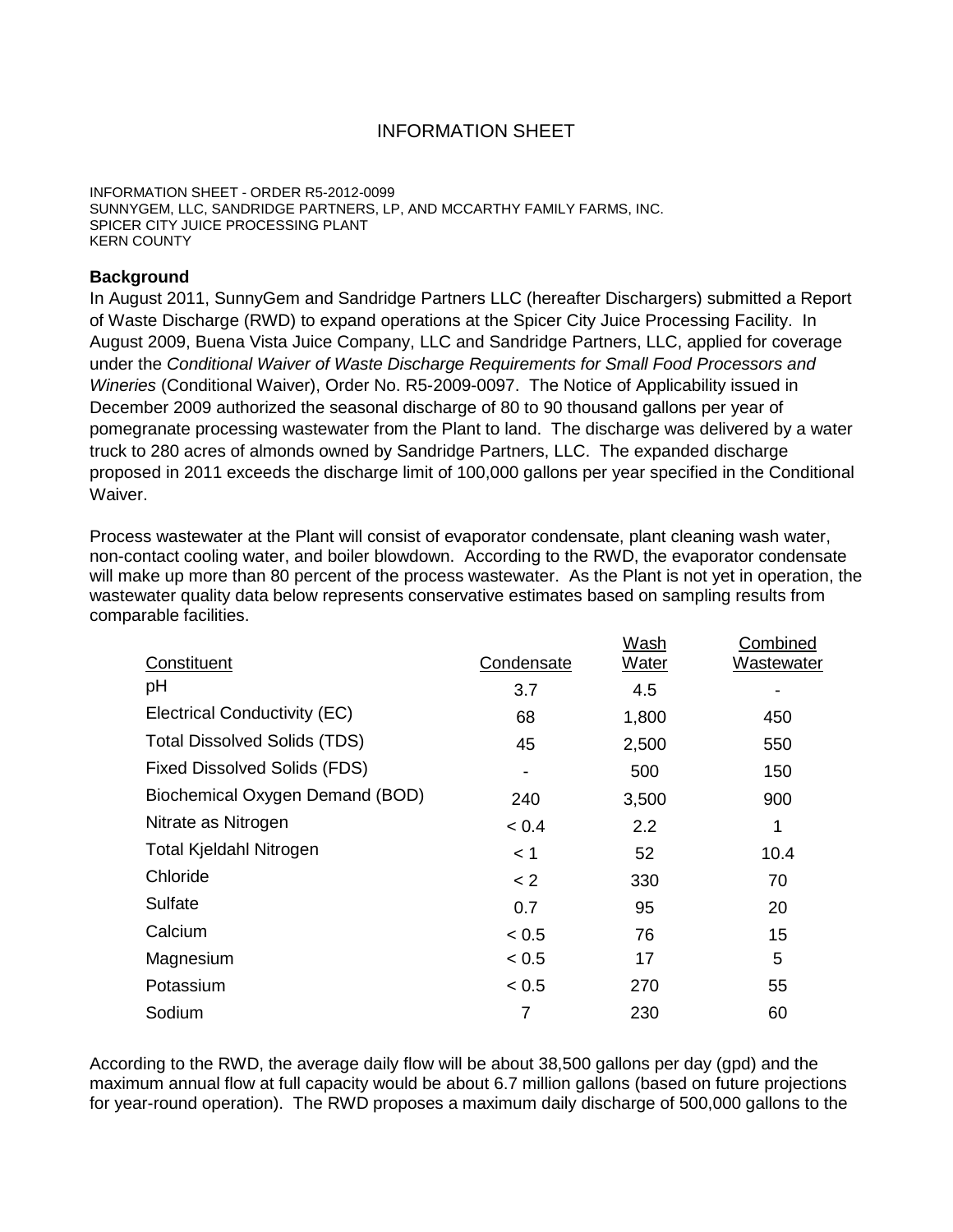#### INFORMATION SHEET – ORDER R5-2012-0099 **First and Contact Contact Contact Contact Contact Contact Contact Contact Contact Contact Contact Contact Contact Contact Contact Contact Contact Contact Contact Contact Contact Cont** SUNNYGEM, LLC, SANDRIDGE PARTNERS, LP, AND MCCARTHY FAMILY FARMS, INC. SPICER CITY JUICE PROCESSING PLANT KERN COUNTY

Reuse Areas based on a 3.5 week accumulation of wastewater to accommodate reduced winter irrigation requirements. The Discharger proposes to extend Plant operation from the current October-November season to as many as 46 weeks per year.

Source water for the Plant is provided by an on-site supply well. Analytical data for the source water provided in the RWD include: pH of 7.6, EC of 1,410 umhos/cm, TDS of 940 mg/L, bicarbonate of 47 mg/L, calcium of 76 mg/L, chloride of 380 mg/L, nitrate as N of < 0.5 mg/L, magnesium of 11 mg/L, potassium of 3 mg/L, sodium of 220 mg/L, and sulfate of 94 mg/L.

Based on the assessed acreage of each parcel, the total land available in the Reuse Areas is 2,167 acres. The table below presents Reuse Area parcel and ownership information from the RWD.

| <b>APN</b> | Acres | Owner                       | Proposed Use                              |
|------------|-------|-----------------------------|-------------------------------------------|
| 086-080-03 | 45    | Sandridge Partners, LP      | Plant, Discharge for landscape irrigation |
| 086-080-04 | 198   | McCarthy Family Farms, Inc. | Discharge for pomegranate irrigation      |
| 086-080-01 | 116   | McCarthy Family Farms, Inc. | Discharge for pomegranate irrigation      |
| 086-070-06 | 38    | McCarthy Family Farms, Inc. | Discharge for pomegranate irrigation      |
| 086-040-06 | 33    | Sandridge Partners, LP      | Discharge for field crop irrigation       |
| 086-030-02 | 616   | Sandridge Partners, LP      | Discharge for field crop irrigation       |
| 086-020-01 | 438   | Sandridge Partners, LP      | Discharge for field crop irrigation       |
| 086-160-02 | 211   | McCarthy Family Farms, Inc. | Discharge for field crop irrigation       |
| 086-160-04 | 322   | Sandridge Partners, LP      | Discharge for field crop irrigation       |
| 086-150-03 | 45    | McCarthy Family Farms, Inc. | Discharge for field crop irrigation       |
| 086-190-02 | 150   | McCarthy Family Farms, Inc. | Discharge for field crop irrigation       |

### **Groundwater Conditions**

The Plant and Reuse Areas lie in the southwest San Joaquin Valley in an area where groundwater is naturally high in sodium, chloride, and other dissolved constituents. According to DWR maps Groundwater Elevation Maps (2000), unconfined groundwater generally occurs at depths ranging from 50 to 70 feet below ground surface (bgs) and flows to the northeast. Groundwater quality in this unconfined zone has an EC of 1,000 to 3,000 umhos/cm and a TDS of 1,000 to 1,500 mg/L (Kern County Health Department, *Groundwater Pollutant Study*, 1980).

Groundwater maps developed by Kern County Water Agency show that the site lies within an area of shallow, perched groundwater. Depth to first-encountered groundwater within this perched zone ranges from 5 to 15 feet bgs. According to Kern County Water Agency, groundwater within this shallow zone is of poor quality with EC concentrations in the area ranging from 2,700 to 10,000 umhos/cm (samples collected in 2010 from several piezometers in the vicinity of the site).

### **Basin Plan, Beneficial Uses, and Regulatory Considerations**

The Basin Plan identifies the greatest long-term water quality problem facing the entire Tulare Lake Basin is increasing salinity in groundwater, a process accelerated by man's activities and particularly affected by intensive irrigated agriculture. The Basin Plan recognizes that degradation is unavoidable until there is a long-term solution to the salt imbalance. Until then, the Basin Plan establishes several salt management requirements, including the following discharge limits: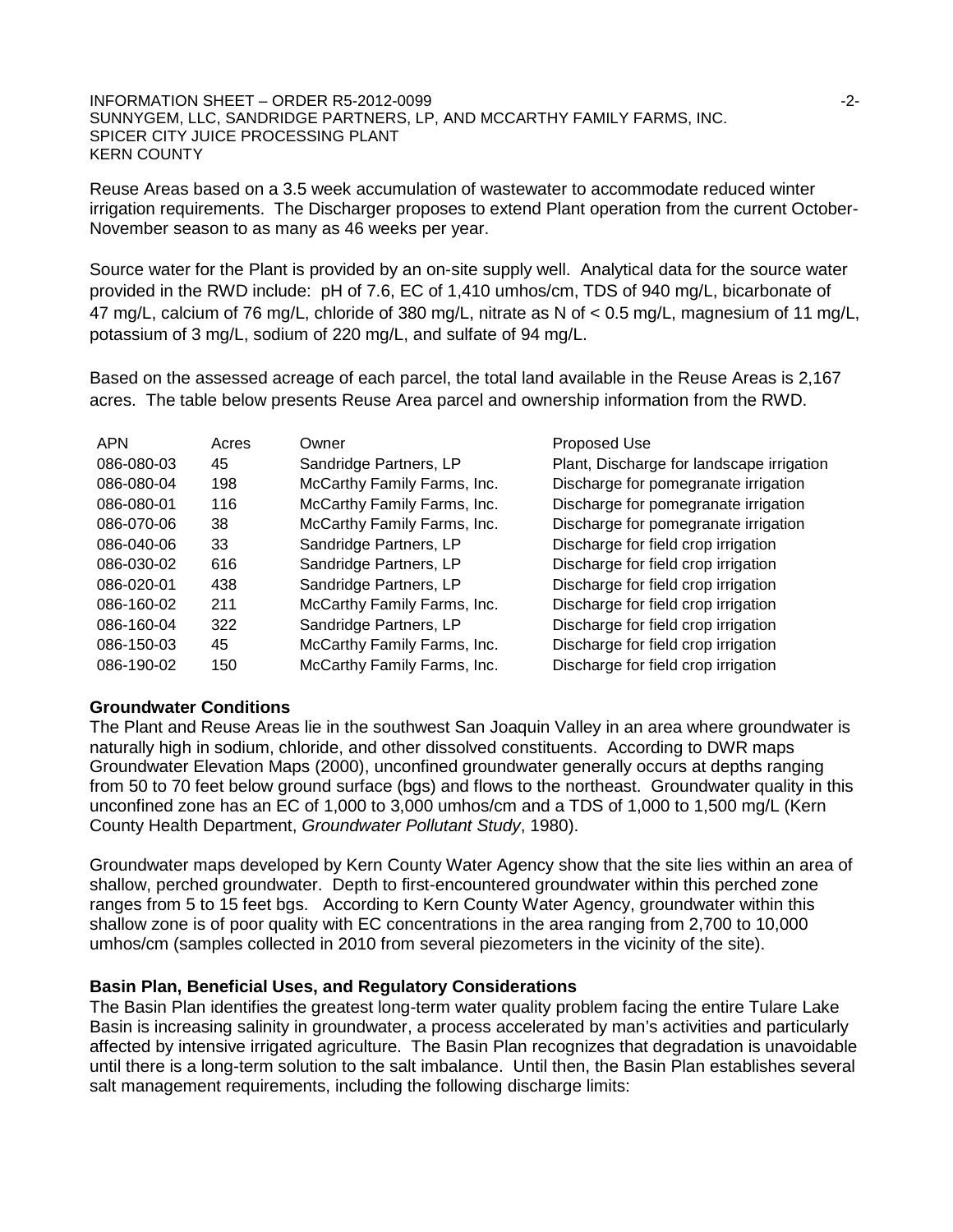INFORMATION SHEET – ORDER R5-2012-0099 -3- SUNNYGEM, LLC, SANDRIDGE PARTNERS, LP, AND MCCARTHY FAMILY FARMS, INC. SPICER CITY JUICE PROCESSING PLANT KERN COUNTY

- a. The incremental increase in salts from use and treatment must be controlled to the extent possible. The maximum EC of the effluent discharged to land shall not exceed the EC of the source water plus 500 umhos/cm. When the source water is from more than one source, the EC shall be a weighted average of all sources.
- b. Discharges to areas what may recharge good quality groundwater shall not exceed and EC of 1,000 umhos/cm, a chloride content of 175 mg/L, or boron content of 1.0 mg/L.

Narrative objectives (as opposed to specific numeric objectives) for groundwater in the Basin Plan are the most limiting for this discharge. The Basin Plan establishes narrative water quality objectives for groundwater for Chemical Constituents, Taste and Odors, and Toxicity. The Toxicity objective, in summary, requires that groundwater be maintained free of toxic substances in concentrations that produce detrimental physiological responses in human, plant, animal, or aquatic life associated with designated beneficial uses. Quantifying a narrative water quality objective requires a site-specific evaluation of those constituents that have the potential to impact water quality and beneficial uses.

The Basin Plan Chemical Constituents water quality objective requires, at a minimum, waters designated as domestic or municipal supply to meet the MCLs specified in Title 22 of CCR. The Basin Plan recognizes that the Central Valley Water Board may apply limits more stringent than MCLs to ensure that waters do not contain chemical constituents in concentrations that adversely affect beneficial uses.

### **Antidegradation**

Because naturally-occurring groundwater quality is poor and a high percentage of wastewater will be excellent quality condensate, the discharge is not expected to cause groundwater degradation. The Discharger intends to apply wastewater to about 2,200 acres of farmland, which minimizes organic, nutrient, and salt loading. Assuming the highest anticipated flow of 500,000 gallons per day will be applied to 120 acres (the land required to achieve a rest period of 3 weeks), the cycle average BOD loading to the Reuse Areas would be about 2 lbs/acre-day. Nitrogen loading rates are de minimus at less than 1 lb/acre-year. At a specific conductivity around 450 umhos/cm, the salinity of the discharge may be an order of magnitude less than the receiving water.

This Order will require the Discharger to monitor effluent quality and land application rates of waste constituents. Since the discharge is expected to be of better quality than underlying groundwater, the Order does not require groundwater monitoring. If sampling results indicate that the discharge poses a threat to water quality, the Executive Officer may require groundwater monitoring in the future.

This Order is consistent with the Antidegradation policy since: (a) the Dischargers have implemented BPTC to minimize degradation, (b) the limited degradation allowed by this Order will not unreasonably affect present and anticipated beneficial uses of groundwater, or result in water quality less than water quality objectives, and (c) the potential limited degradation is of maximum benefit to people of the State as the Plant is a source of employment in the region. In addition, the use of process wastewater for irrigation in place of groundwater will preserve a needed resource, which is of further benefit to people of the State.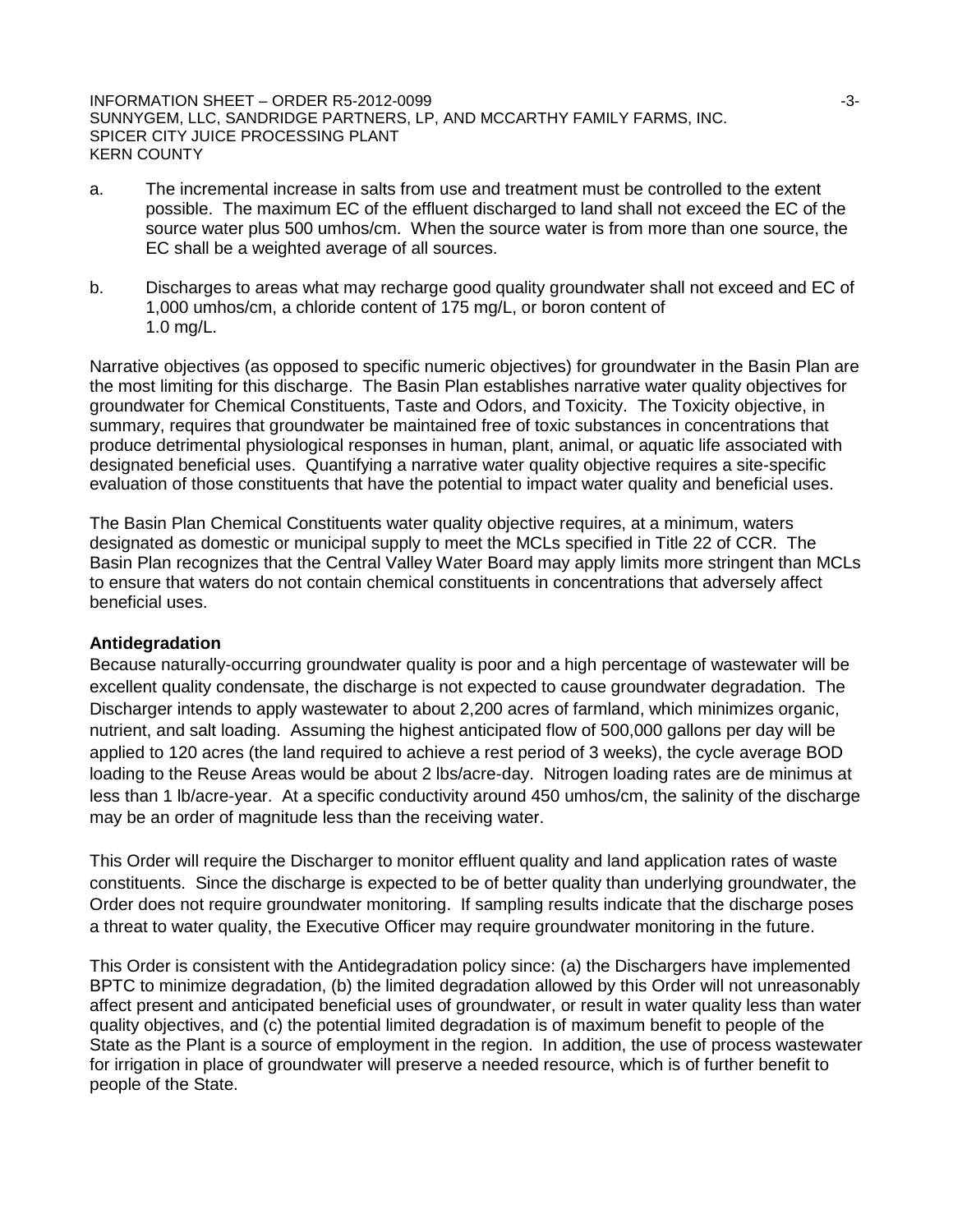INFORMATION SHEET – ORDER R5-2012-0099 -4- SUNNYGEM, LLC, SANDRIDGE PARTNERS, LP, AND MCCARTHY FAMILY FARMS, INC. SPICER CITY JUICE PROCESSING PLANT KERN COUNTY

## **CEQA**

Kern County did not perform an Initial Study pursuant to CEQA. The juice processing Plant will have potential to impact the environment as a result of the Central Valley Water Board discretionary action to adopt this Order. As such, the Central Valley Water Board is the lead agency for purposes of CEQA. A Mitigated Negative Declaration was circulated for this project by the California State Clearing House. The Central Valley Water Board adopted the final Mitigated Negative Declaration on 4 October 2012. This Order includes requirements to assure compliance with the Water Code and the Tulare Lake Basin Plan. This Order implements measures necessary to lessen or avoid significant adverse environmental impacts from the expansion project to less than significant levels.

### **Title 27**

Unless exempt, the release of designated waste is subject to full containment pursuant to Title 27 requirements. Here, the discharge is exempt from the requirements of Title 27 pursuant to the wastewater exemptions found at Title 27, sections 20090(b) and 20090(h).

## **Proposed Order Terms and Conditions**

### **Discharge Prohibitions, Specifications and Provisions**

The proposed Order prohibits discharge to surface waters and drainage courses. The proposed Order limits monthly average flow to 38,500 gallons per day (gpd).

The proposed Order sets an EC limit such that the 12-month rolling average EC of the discharge shall not exceed the average EC of the source water plus 500 μmhos/cm. In addition, the proposed Order requires the Dischargers to prepare and implement a Salinity Control Plan to control the salinity of the discharge to the extent practicable.

The Order requires monitoring of the wastewater ponds to reduce the potential for nuisance conditions and organic overloading. The Order also requires a detailed accounting of wastewater application to the Reuse Areas. For each discrete area to which wastewater is applied, the Order requires calculated hydraulic loading rates, and loading rates of biochemical oxygen demand, nutrients, and salt.

The proposed Order would prescribe groundwater limitations that implement water quality objectives for groundwater from the Basin Plan. The limitations require that the discharge not cause or contribute to exceedances of these objectives or natural background water quality, whichever is greater. The proposed Order sets a groundwater limit for nitrate at the Primary MCL of 10 mg/L. The Order also includes narrative objectives from the Basin Plan for preservation of the AGR beneficial use of groundwater.

### **Monitoring Requirements**

Water Code section 13267 authorizes the Central Valley Water Board to require monitoring and technical reports as necessary to investigate the impact of a waste discharge on waters of the State. In recent years there has been increased emphasis on obtaining all necessary information, assuring the information is timely as well as representative and accurate, and thereby improving accountability of any discharger for meeting the conditions of discharge. Water Code section 13268 authorizes the assessment of administrative civil liability where appropriate. The proposed Order includes influent and effluent monitoring requirements. In addition, the proposed Order requires monitoring of the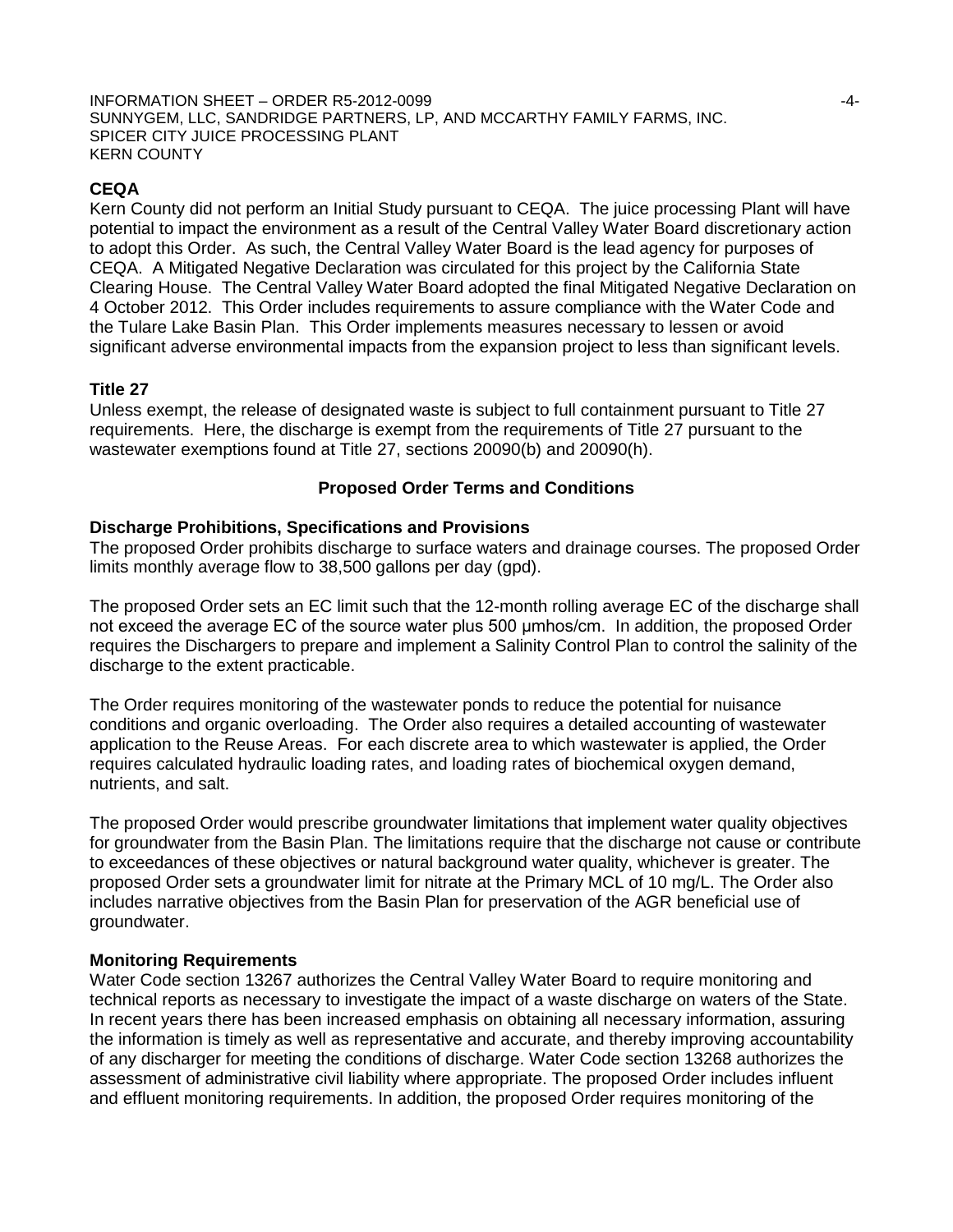INFORMATION SHEET – ORDER R5-2012-0099 **FOR SHEET – ORDER R5-2012-0099** SUNNYGEM, LLC, SANDRIDGE PARTNERS, LP, AND MCCARTHY FAMILY FARMS, INC. SPICER CITY JUICE PROCESSING PLANT KERN COUNTY

Reuse Areas and loading calculations for organics, nutrients, and salts. This monitoring is necessary to characterize the discharge, evaluate compliance with effluent limitations and discharge specifications prescribed in the Order.

### **Reopener**

The conditions of discharge in the proposed Order were developed based on currently available technical information and applicable water quality laws, regulations, policies, and plans, and are intended to assure conformance with them. It may be appropriate to reopen the Order if new technical information is provided or if applicable laws and regulations change.